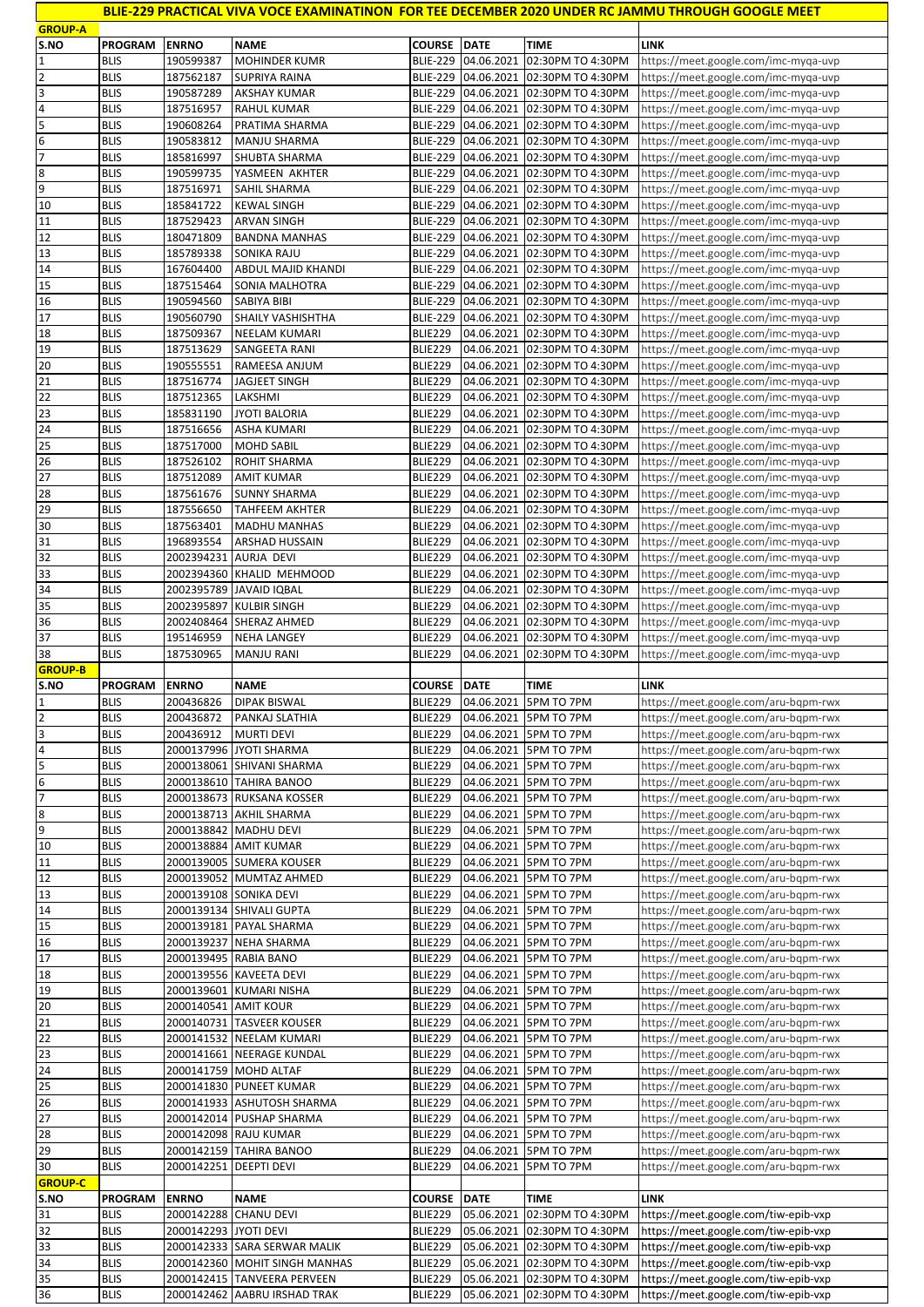| 37             | <b>BLIS</b>                |                       | 2000142523 ISHTIAQ AHMED                                        | BLIE229                   |                          | 05.06.2021 02:30PM TO 4:30PM           | https://meet.google.com/tiw-epib-vxp                                         |
|----------------|----------------------------|-----------------------|-----------------------------------------------------------------|---------------------------|--------------------------|----------------------------------------|------------------------------------------------------------------------------|
| 38             | <b>BLIS</b>                |                       | 2001010162 SHAZIA KOUSAR                                        | BLIE229                   | 05.06.2021               | 02:30PM TO 4:30PM                      | https://meet.google.com/tiw-epib-vxp                                         |
| 39             | <b>BLIS</b>                |                       | 2001010389 AUSMA CHOUDHARI                                      | <b>BLIE229</b>            | 05.06.2021               | 02:30PM TO 4:30PM                      | https://meet.google.com/tiw-epib-vxp                                         |
| 40             | <b>BLIS</b>                |                       | 2001010408 SAQIB HUSSAIN                                        | BLIE229                   | 05.06.2021               | 02:30PM TO 4:30PM                      | https://meet.google.com/tiw-epib-vxp                                         |
| 41             | <b>BLIS</b>                |                       | 2001010476 BISHNO DEVI                                          | <b>BLIE229</b>            | 05.06.2021               | 02:30PM TO 4:30PM                      | https://meet.google.com/tiw-epib-vxp                                         |
| 42             |                            |                       |                                                                 |                           |                          |                                        |                                                                              |
|                | <b>BLIS</b>                |                       | 2001010516 JOGINDER SINGH                                       | BLIE229                   | 05.06.2021               | 02:30PM TO 4:30PM                      | https://meet.google.com/tiw-epib-vxp                                         |
| 43             | <b>BLIS</b>                |                       | 2001010774 SUSHMA DEVI                                          | BLIE229                   | 05.06.2021               | 02:30PM TO 4:30PM                      | https://meet.google.com/tiw-epib-vxp                                         |
| 44             | <b>BLIS</b>                |                       | 2001010856 DHEERAJ KUMAR                                        | <b>BLIE229</b>            | 05.06.2021               | 02:30PM TO 4:30PM                      | https://meet.google.com/tiw-epib-vxp                                         |
| 45             | <b>BLIS</b>                | 2001184713 AJIT SINGH |                                                                 | <b>BLIE229</b>            | 05.06.2021               | 02:30PM TO 4:30PM                      | https://meet.google.com/tiw-epib-vxp                                         |
| 46             | <b>BLIS</b>                |                       | 2001184945 SAHIL SHARMA                                         | <b>BLIE229</b>            | 05.06.2021               | 02:30PM TO 4:30PM                      | https://meet.google.com/tiw-epib-vxp                                         |
| 47             | <b>BLIS</b>                |                       | 2001184992 RAHUL SHARMA                                         | <b>BLIE229</b>            | 05.06.2021               | 02:30PM TO 4:30PM                      | https://meet.google.com/tiw-epib-vxp                                         |
| 48             | <b>BLIS</b>                |                       | 2001185031 GANESH SINGH                                         | BLIE229                   | 05.06.2021               | 02:30PM TO 4:30PM                      | https://meet.google.com/tiw-epib-vxp                                         |
| 49             | <b>BLIS</b>                | 2001185176 SAPNA DEVI |                                                                 | BLIE229                   | 05.06.2021               | 02:30PM TO 4:30PM                      | https://meet.google.com/tiw-epib-vxp                                         |
| 50             | <b>BLIS</b>                |                       | 2001185237 TANIYA VERMA                                         | <b>BLIE229</b>            | 05.06.2021               |                                        |                                                                              |
|                |                            |                       |                                                                 |                           |                          | 02:30PM TO 4:30PM                      | https://meet.google.com/tiw-epib-vxp                                         |
| 51             | <b>BLIS</b>                |                       | 2001185290 SWATI SHARMA                                         | <b>BLIE229</b>            | 05.06.2021               | 02:30PM TO 4:30PM                      | https://meet.google.com/tiw-epib-vxp                                         |
| 52             | <b>BLIS</b>                | 2001185453 SAPNA DEVI |                                                                 | BLIE229                   | 05.06.2021               | 02:30PM TO 4:30PM                      | https://meet.google.com/tiw-epib-vxp                                         |
| 53             | <b>BLIS</b>                |                       | 2001207249 ANKIT KUMAR                                          | BLIE229                   | 05.06.2021               | 02:30PM TO 4:30PM                      | https://meet.google.com/tiw-epib-vxp                                         |
| 54             | <b>BLIS</b>                |                       | 2001227420 SAREETI SHARMA                                       | BLIE229                   | 05.06.2021               | 02:30PM TO 4:30PM                      | https://meet.google.com/tiw-epib-vxp                                         |
| 55             | <b>BLIS</b>                |                       | 2001301450 SAHIL SHARMA                                         | <b>BLIE229</b>            | 05.06.2021               | 02:30PM TO 4:30PM                      | https://meet.google.com/tiw-epib-vxp                                         |
| 56             | <b>BLIS</b>                |                       | 2001394601 ABIDA KOUSAR                                         | BLIE229                   | 05.06.2021               | 02:30PM TO 4:30PM                      | https://meet.google.com/tiw-epib-vxp                                         |
| 57             | <b>BLIS</b>                | 2001394643 POOJA DEVI |                                                                 | <b>BLIE229</b>            | 05.06.2021               | 02:30PM TO 4:30PM                      | https://meet.google.com/tiw-epib-vxp                                         |
| 58             | <b>BLIS</b>                |                       | 2001394670 AGRAZ AHMED                                          | <b>BLIE229</b>            | 05.06.2021               | 02:30PM TO 4:30PM                      | https://meet.google.com/tiw-epib-vxp                                         |
| 59             | <b>BLIS</b>                |                       | 2001394690 CHAMPA DEVI                                          | <b>BLIE229</b>            | 05.06.2021               | 02:30PM TO 4:30PM                      |                                                                              |
|                |                            |                       |                                                                 |                           |                          |                                        | https://meet.google.com/tiw-epib-vxp                                         |
| 60             | <b>BLIS</b>                |                       | 2001394730 SHAZIA ANJUM                                         | <b>BLIE229</b>            | 05.06.2021               | 02:30PM TO 4:30PM                      | https://meet.google.com/tiw-epib-vxp                                         |
| <b>GROUP-D</b> |                            |                       |                                                                 |                           |                          |                                        |                                                                              |
| S.NO           | <b>PROGRAM</b>             | <b>ENRNO</b>          | <b>NAME</b>                                                     | <b>COURSE</b>             | <b>DATE</b>              | <b>TIME</b>                            | LINK                                                                         |
| 61             | <b>BLIS</b>                |                       | 2001395320 NAZAKET HUSSAIN                                      | <b>BLIE229</b>            | 05.06.2021               | 5PM TO 7PM                             | https://meet.google.com/qpw-fvwm-gmm                                         |
| 62             | <b>BLIS</b>                | 2001395357 BABLI DEVI |                                                                 | <b>BLIE229</b>            | 05.06.2021               | 5PM TO 7PM                             | https://meet.google.com/qpw-fvwm-gmm                                         |
| 63             | <b>BLIS</b>                | 2001395399 ANJU DEVI  |                                                                 | <b>BLIE229</b>            | 05.06.2021               | 5PM TO 7PM                             | https://meet.google.com/qpw-fvwm-gmm                                         |
| 64             | <b>BLIS</b>                |                       | 2001395531 SURESH KUMAR                                         | BLIE229                   | 05.06.2021               | 5PM TO 7PM                             | https://meet.google.com/qpw-fvwm-gmm                                         |
| 65             | <b>BLIS</b>                |                       | 2001395608 MAZHAR AHMED                                         | <b>BLIE229</b>            | 05.06.2021               | 5PM TO 7PM                             | https://meet.google.com/qpw-fvwm-gmm                                         |
| 66             | <b>BLIS</b>                |                       | 2001395700 MOHAMMED SHAFIQ                                      | <b>BLIE229</b>            | 05.06.2021               | 5PM TO 7PM                             | https://meet.google.com/qpw-fvwm-gmm                                         |
| 67             |                            |                       |                                                                 |                           |                          |                                        |                                                                              |
|                | <b>BLIS</b>                |                       | 2001395742 SHAHIEN AKHTER                                       | <b>BLIE229</b>            | 05.06.2021               | 5PM TO 7PM                             | https://meet.google.com/qpw-fvwm-gmm                                         |
| 68             | <b>BLIS</b>                |                       | 2001395887 GURPREET KOUR                                        | BLIE229                   | 05.06.2021               | 5PM TO 7PM                             | https://meet.google.com/qpw-fvwm-gmm                                         |
| 69             | <b>BLIS</b>                |                       | 2001480886   MONIKA KASBA                                       | BLIE229                   | 05.06.2021               | 5PM TO 7PM                             | https://meet.google.com/qpw-fvwm-gmm                                         |
| 70             | <b>BLIS</b>                |                       | 2001490170 PRAYANKA DEVI                                        | <b>BLIE229</b>            | 05.06.2021               | 5PM TO 7PM                             | https://meet.google.com/qpw-fvwm-gmm                                         |
| 71             | <b>BLIS</b>                |                       | 2001559759  ARTI SHARMA                                         | BLIE229                   | 05.06.2021               | 5PM TO 7PM                             | https://meet.google.com/qpw-fvwm-gmm                                         |
| 72             | <b>BLIS</b>                |                       | 2001574075 PAWAN KUMAR JANGIR                                   | BLIE229                   | 05.06.2021               | 5PM TO 7PM                             | https://meet.google.com/qpw-fvwm-gmm                                         |
| 73             | <b>BLIS</b>                |                       | 2001590348 DECHEN ANGMO                                         | BLIE229                   | 05.06.2021               | 5PM TO 7PM                             | https://meet.google.com/qpw-fvwm-gmm                                         |
| 74             | <b>BLIS</b>                |                       | 2001590395 MEHMOOD AHMED                                        | <b>BLIE229</b>            | 05.06.2021               | 5PM TO 7PM                             | https://meet.google.com/qpw-fvwm-gmm                                         |
| 75             | <b>BLIS</b>                |                       | 2001590477 SHAHIDA KOUSER                                       | <b>BLIE229</b>            | 05.06.2021               | 5PM TO 7PM                             | https://meet.google.com/qpw-fvwm-gmm                                         |
| 76             | <b>BLIS</b>                |                       | 2001590543 SHAHNAWAZ CHOUDHARY                                  | <b>BLIE229</b>            | 05.06.2021               | 5PM TO 7PM                             |                                                                              |
|                |                            |                       |                                                                 |                           |                          |                                        | https://meet.google.com/qpw-fvwm-gmm                                         |
| 77             | <b>BLIS</b>                |                       | 2001590630 SHAVI GUPTA                                          | <b>BLIE229</b>            | 05.06.2021               | 5PM TO 7PM                             | https://meet.google.com/qpw-fvwm-gmm                                         |
| 78             | <b>BLIS</b>                | 2001590883 MAYA DEVI  |                                                                 | <b>BLIE229</b>            | 05.06.2021               | 5PM TO 7PM                             | https://meet.google.com/qpw-fvwm-gmm                                         |
| 79             | <b>BLIS</b>                |                       | 2001590986 NAHIDA AKHTER                                        | BLIE229                   | 05.06.2021               | 5PM TO 7PM                             | https://meet.google.com/qpw-fvwm-gmm                                         |
| 80             | <b>BLIS</b>                |                       | 2001591010 RENCHEN ANGMO                                        | <b>BLIE229</b>            | 05.06.2021               | 5PM TO 7PM                             | https://meet.google.com/qpw-fvwm-gmm                                         |
| 81             | <b>BLIS</b>                |                       | 2001591299 NISHAT AKHTER                                        | <b>BLIE229</b>            | 05.06.2021               | 5PM TO 7PM                             | https://meet.google.com/qpw-fvwm-gmm                                         |
| 82             | <b>BLIS</b>                | 2001591787 DEEPIKA    |                                                                 | <b>BLIE229</b>            | 05.06.2021               | 5PM TO 7PM                             | https://meet.google.com/qpw-fvwm-gmm                                         |
| 83             | <b>BLIS</b>                |                       | 2001591869 YOUDHVIR SINGH                                       | <b>BLIE229</b>            | 05.06.2021               | 5PM TO 7PM                             | https://meet.google.com/qpw-fvwm-gmm                                         |
| 84             | <b>BLIS</b>                | 2001592021 MAMTA      |                                                                 | <b>BLIE229</b>            | 05.06.2021               | 5PM TO 7PM                             | https://meet.google.com/qpw-fvwm-gmm                                         |
| 85             | <b>BLIS</b>                |                       | 2001592124 NEELU JAMWAL                                         | <b>BLIE229</b>            | 05.06.2021               | 5PM TO 7PM                             | https://meet.google.com/qpw-fvwm-gmm                                         |
| 86             | <b>BLIS</b>                |                       | 2001592335 HARMEET KOUR                                         | BLIE229                   | 05.06.2021               | 5PM TO 7PM                             | https://meet.google.com/qpw-fvwm-gmm                                         |
|                |                            |                       |                                                                 |                           |                          |                                        |                                                                              |
| 87             | <b>BLIS</b>                |                       | 2001592459 SACHIN SUDAN                                         | <b>BLIE229</b>            | 05.06.2021               | 5PM TO 7PM                             | https://meet.google.com/qpw-fvwm-gmm                                         |
| 88             | <b>BLIS</b>                |                       | 2001592696 SARFRAZ AHMED                                        | <b>BLIE229</b>            | 05.06.2021               | 5PM TO 7PM                             | https://meet.google.com/qpw-fvwm-gmm                                         |
| 89             | <b>BLIS</b>                |                       | 2001592762 BALBINDER KUMAR                                      | <b>BLIE229</b>            | 05.06.2021               | 5PM TO 7PM                             | https://meet.google.com/qpw-fvwm-gmm                                         |
| 90             | <b>BLIS</b>                |                       | 2001592844  BINDU JAPOTRA                                       | <b>BLIE229</b>            | 05.06.2021               | 5PM TO 7PM                             | https://meet.google.com/qpw-fvwm-gmm                                         |
| <b>GROUP-E</b> |                            |                       |                                                                 |                           |                          |                                        |                                                                              |
| S.NO           | <b>PROGRAM</b>             | <b>ENRNO</b>          | <b>NAME</b>                                                     | <b>COURSE</b>             | <b>DATE</b>              | <b>TIME</b>                            | <b>LINK</b>                                                                  |
| 91             | <b>BLIS</b>                |                       | 2001594343 ROBINA CHOUDHARY                                     | <b>BLIE229</b>            | 06.06.2021               | 02:30PM TO 4:30PM                      | https://meet.google.com/juj-nfvd-zsf                                         |
| 92             | <b>BLIS</b>                | 2001594370 ARTI RANI  |                                                                 | <b>BLIE229</b>            | 06.06.2021               | 02:30PM TO 4:30PM                      | https://meet.google.com/juj-nfvd-zsf                                         |
| 93             | <b>BLIS</b>                |                       | 2001594385 MOHD TAHIR                                           | BLIE229                   | 06.06.2021               | 02:30PM TO 4:30PM                      | https://meet.google.com/juj-nfvd-zsf                                         |
| 94             | <b>BLIS</b>                |                       | 2001594404 ISHAN SHARMA                                         | <b>BLIE229</b>            | 06.06.2021               | 02:30PM TO 4:30PM                      | https://meet.google.com/juj-nfvd-zsf                                         |
| 95             | <b>BLIS</b>                |                       | 2001594446 PERVAIZ KHAN                                         | <b>BLIE229</b>            | 06.06.2021               | 02:30PM TO 4:30PM                      | https://meet.google.com/juj-nfvd-zsf                                         |
|                |                            |                       |                                                                 |                           |                          |                                        |                                                                              |
| 96             | <b>BLIS</b>                |                       | 2001594467 AYUSHI SHARMA                                        | <b>BLIE229</b>            | 06.06.2021               | 02:30PM TO 4:30PM                      | https://meet.google.com/juj-nfvd-zsf                                         |
| 97             | <b>BLIS</b>                | 2001594507 BABLI DEVI |                                                                 | BLIE229                   | 06.06.2021               | 02:30PM TO 4:30PM                      | https://meet.google.com/juj-nfvd-zsf                                         |
| 98             | <b>BLIS</b>                |                       | 2001594549 SHIVANI DEVI PARIHAR                                 | <b>BLIE229</b>            | 06.06.2021               | 02:30PM TO 4:30PM                      | https://meet.google.com/juj-nfvd-zsf                                         |
| 99             | <b>BLIS</b>                |                       | 2001594554 SHIKHA GUPTA                                         | <b>BLIE229</b>            | 06.06.2021               | 02:30PM TO 4:30PM                      | https://meet.google.com/juj-nfvd-zsf                                         |
| 100            | <b>BLIS</b>                | 2001594744 BANO DEVI  |                                                                 | <b>BLIE229</b>            | 06.06.2021               | 02:30PM TO 4:30PM                      | https://meet.google.com/juj-nfvd-zsf                                         |
| 101            | <b>BLIS</b>                |                       | 2001594791 HAMIDA NASEEM                                        | <b>BLIE229</b>            | 06.06.2021               | 02:30PM TO 4:30PM                      | https://meet.google.com/juj-nfvd-zsf                                         |
| 102            | <b>BLIS</b>                |                       | 2001594873  BHARTI SAMBYAL                                      | BLIE229                   | 06.06.2021               | 02:30PM TO 4:30PM                      | https://meet.google.com/juj-nfvd-zsf                                         |
| 103            | <b>BLIS</b>                |                       | 2001594913 NEERA DEVI                                           | <b>BLIE229</b>            | 06.06.2021               | 02:30PM TO 4:30PM                      | https://meet.google.com/juj-nfvd-zsf                                         |
| 104            |                            |                       | 2001594940 NEETU RANI                                           | <b>BLIE229</b>            | 06.06.2021               | 02:30PM TO 4:30PM                      | https://meet.google.com/juj-nfvd-zsf                                         |
|                |                            |                       |                                                                 |                           |                          |                                        |                                                                              |
|                | <b>BLIS</b>                |                       |                                                                 |                           |                          |                                        |                                                                              |
| 105            | <b>BLIS</b>                |                       | 2001594976 TANVI GUPTA                                          | <b>BLIE229</b>            | 06.06.2021               | 02:30PM TO 4:30PM                      | https://meet.google.com/juj-nfvd-zsf                                         |
| 106            | <b>BLIS</b>                |                       | 2001594997 SAKSHI SHARMA                                        | <b>BLIE229</b>            | 06.06.2021               | 02:30PM TO 4:30PM                      | https://meet.google.com/juj-nfvd-zsf                                         |
| 107            | <b>BLIS</b>                |                       | 2001595020 DIVYA KUMARI                                         | <b>BLIE229</b>            | 06.06.2021               | 02:30PM TO 4:30PM                      | https://meet.google.com/juj-nfvd-zsf                                         |
| 108            | <b>BLIS</b>                |                       | 2001595186 RIZWANA KOUSER                                       | <b>BLIE229</b>            | 06.06.2021               | 02:30PM TO 4:30PM                      | https://meet.google.com/juj-nfvd-zsf                                         |
| 109            | <b>BLIS</b>                |                       | 2001595226 ANEKHA DEVI                                          | BLIE229                   | 06.06.2021               | 02:30PM TO 4:30PM                      | https://meet.google.com/juj-nfvd-zsf                                         |
|                | <b>BLIS</b>                |                       | 2001595442 MOHD MURTAZA                                         | <b>BLIE229</b>            | 06.06.2021               | 02:30PM TO 4:30PM                      | https://meet.google.com/juj-nfvd-zsf                                         |
| 110            |                            |                       |                                                                 |                           |                          |                                        |                                                                              |
| 111            | <b>BLIS</b>                | 2001595479 OM JOSHI   |                                                                 | <b>BLIE229</b>            | 06.06.2021               | 02:30PM TO 4:30PM                      | https://meet.google.com/juj-nfvd-zsf                                         |
| 112<br>113     | <b>BLIS</b><br><b>BLIS</b> |                       | 2001595566 KHUSHANT SINGH RATHORE<br>2001595951 SHAHNEEZ AKHTER | <b>BLIE229</b><br>BLIE229 | 06.06.2021<br>06.06.2021 | 02:30PM TO 4:30PM<br>02:30PM TO 4:30PM | https://meet.google.com/juj-nfvd-zsf<br>https://meet.google.com/juj-nfvd-zsf |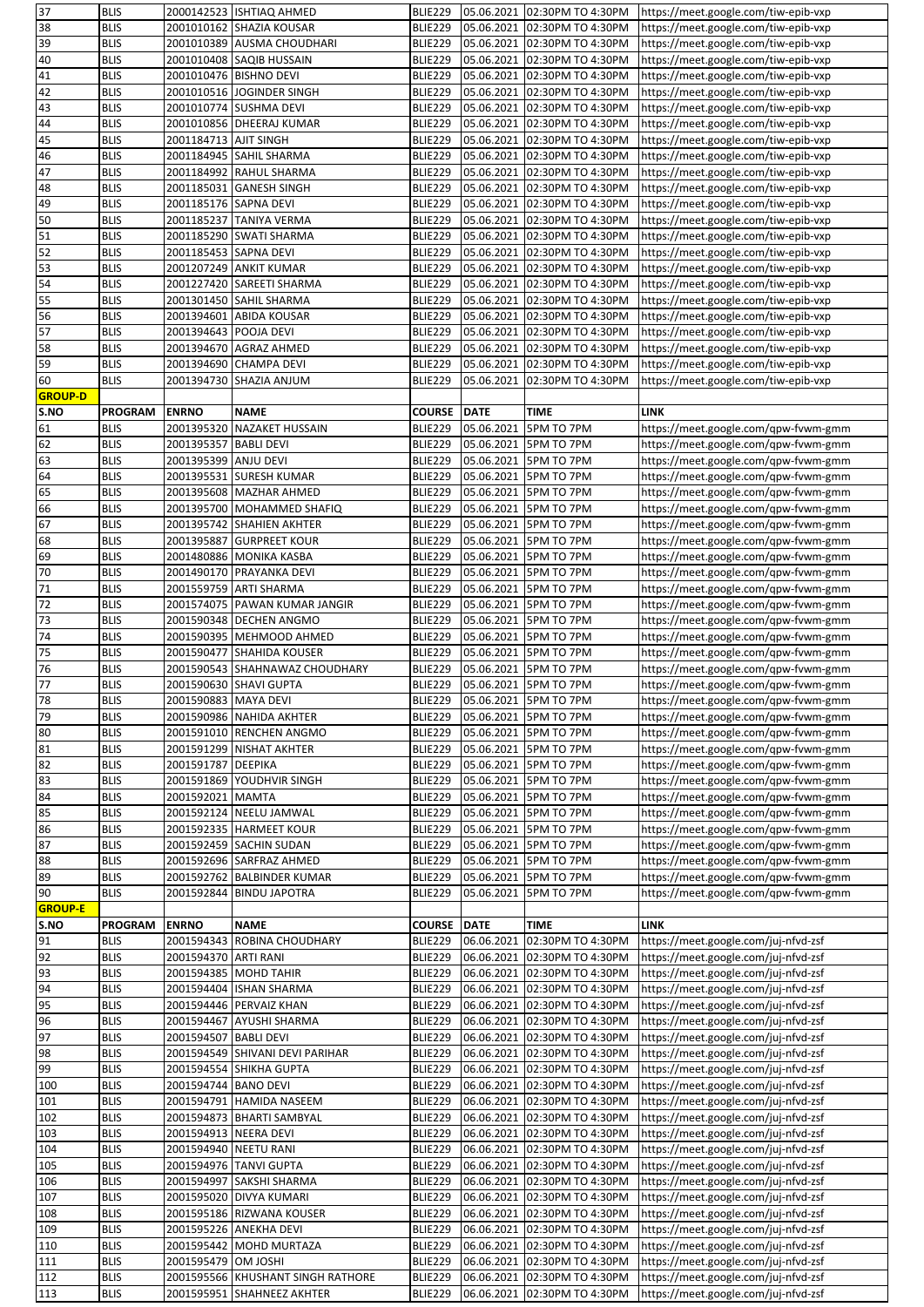| 114                                           | <b>BLIS</b>    |                       | 2001596114 DEEKSHA KUMARI         | BLIE229        |             | 06.06.2021 02:30PM TO 4:30PM | https://meet.google.com/juj-nfvd-zsf |
|-----------------------------------------------|----------------|-----------------------|-----------------------------------|----------------|-------------|------------------------------|--------------------------------------|
| 115                                           | <b>BLIS</b>    |                       | 2001597960 AMIT KUMAR             | BLIE229        | 06.06.2021  | 02:30PM TO 4:30PM            | https://meet.google.com/juj-nfvd-zsf |
| 116                                           | <b>BLIS</b>    |                       | 2001603168 KALSOOM AKHTER         | BLIE229        | 06.06.2021  | 02:30PM TO 4:30PM            | https://meet.google.com/juj-nfvd-zsf |
| 117                                           | <b>BLIS</b>    |                       | 2001603194 DAYA SHANKAR           | BLIE229        | 06.06.2021  | 02:30PM TO 4:30PM            | https://meet.google.com/juj-nfvd-zsf |
|                                               |                |                       |                                   |                |             |                              |                                      |
| 118                                           | <b>BLIS</b>    |                       | 2001603424 UMAR NAWAZ             | BLIE229        | 06.06.2021  | 02:30PM TO 4:30PM            | https://meet.google.com/juj-nfvd-zsf |
| 119                                           | <b>BLIS</b>    | 2001603804 RAINU DEVI |                                   | <b>BLIE229</b> | 06.06.2021  | 02:30PM TO 4:30PM            | https://meet.google.com/juj-nfvd-zsf |
| 120                                           | <b>BLIS</b>    | 2001603830 BABLI DEVI |                                   | <b>BLIE229</b> | 06.06.2021  | 02:30PM TO 4:30PM            | https://meet.google.com/juj-nfvd-zsf |
| <b>GROUP-F</b>                                |                |                       |                                   |                |             |                              |                                      |
| S.NO                                          | <b>PROGRAM</b> | <b>ENRNO</b>          | <b>NAME</b>                       | <b>COURSE</b>  | <b>DATE</b> | <b>TIME</b>                  | <b>LINK</b>                          |
| 121                                           | <b>BLIS</b>    | 2001603872            | <b>SAGAR SHARMA</b>               | <b>BLIE229</b> | 06.06.2021  | 3PM TO 5PM                   | https://meet.google.com/mbo-zsme-tai |
|                                               |                |                       |                                   |                |             |                              |                                      |
| 122                                           | <b>BLIS</b>    |                       | 2001603888 RAJESH CHOUDHARY       | BLIE229        | 06.06.2021  | 3PM TO 5PM                   | https://meet.google.com/mbo-zsme-tai |
| 123                                           | <b>BLIS</b>    |                       | 2001603975 SONAM ANGMO            | BLIE229        | 06.06.2021  | 3PM TO 5PM                   | https://meet.google.com/mbo-zsme-tai |
| 124                                           | <b>BLIS</b>    |                       | 2001604673 SUHANA BILAL ZARGAR    | BLIE229        | 06.06.2021  | 3PM TO 5PM                   | https://meet.google.com/mbo-zsme-tai |
| 125                                           | <b>BLIS</b>    |                       | 2001604755 ANIL KUMAR             | BLIE229        | 06.06.2021  | 3PM TO 5PM                   | https://meet.google.com/mbo-zsme-tai |
| 126                                           | <b>BLIS</b>    |                       | 2001604781 ALTAF HUSSAIN          | BLIE229        | 06.06.2021  | 3PM TO 5PM                   | https://meet.google.com/mbo-zsme-tai |
| 127                                           | <b>BLIS</b>    |                       | 2001605026 JAI DEEP SINGH         | <b>BLIE229</b> | 06.06.2021  | 3PM TO 5PM                   | https://meet.google.com/mbo-zsme-tai |
|                                               |                |                       |                                   |                |             |                              |                                      |
| 128                                           | <b>BLIS</b>    |                       | 2001605108 AMANPREET KOUR         | BLIE229        | 06.06.2021  | 3PM TO 5PM                   | https://meet.google.com/mbo-zsme-tai |
| 129                                           | <b>BLIS</b>    |                       | 2001605155 MANDEEP KOUR           | BLIE229        | 06.06.2021  | 3PM TO 5PM                   | https://meet.google.com/mbo-zsme-tai |
| 130                                           | <b>BLIS</b>    |                       | 2001605197 SUSHIL KUMAR           | BLIE229        | 06.06.2021  | 3PM TO 5PM                   | https://meet.google.com/mbo-zsme-tai |
| 131                                           | <b>BLIS</b>    |                       | 2001605582 MOHAMMAD ABDULLAH KHAN | BLIE229        | 06.06.2021  | 3PM TO 5PM                   | https://meet.google.com/mbo-zsme-tai |
| 132                                           | <b>BLIS</b>    |                       | 2001605690 MOHD ZAHOOR            | <b>BLIE229</b> | 06.06.2021  | 3PM TO 5PM                   | https://meet.google.com/mbo-zsme-tai |
| 133                                           | <b>BLIS</b>    |                       | 2001605730 VEENA SHARMA           | BLIE229        | 06.06.2021  | 3PM TO 5PM                   | https://meet.google.com/mbo-zsme-tai |
|                                               |                | 2001605772            |                                   |                |             |                              |                                      |
| 134                                           | <b>BLIS</b>    |                       | <b>TRIPTA KUMARI</b>              | <b>BLIE229</b> | 06.06.2021  | 3PM TO 5PM                   | https://meet.google.com/mbo-zsme-tai |
| 135                                           | <b>BLIS</b>    |                       | 2001606505 SUNIL KUMAR            | <b>BLIE229</b> | 06.06.2021  | 3PM TO 5PM                   | https://meet.google.com/mbo-zsme-tai |
| 136                                           | <b>BLIS</b>    |                       | 2001606552 SAFEERA AJAZ           | BLIE229        | 06.06.2021  | 3PM TO 5PM                   | https://meet.google.com/mbo-zsme-tai |
| 137                                           | <b>BLIS</b>    |                       | 2001606640 MOHD SAFEEL            | BLIE229        | 06.06.2021  | 3PM TO 5PM                   | https://meet.google.com/mbo-zsme-tai |
| 138                                           | <b>BLIS</b>    |                       | 2001606697 NEERAJ SHARMA          | BLIE229        | 06.06.2021  | 3PM TO 5PM                   | https://meet.google.com/mbo-zsme-tai |
| 139                                           | <b>BLIS</b>    |                       | 2001606742 NEHA DUBEY             | BLIE229        | 06.06.2021  | 3PM TO 5PM                   | https://meet.google.com/mbo-zsme-tai |
| 140                                           | <b>BLIS</b>    | 2001606906 MOHD ARIF  |                                   | <b>BLIE229</b> | 06.06.2021  | 3PM TO 5PM                   | https://meet.google.com/mbo-zsme-tai |
| 141                                           | <b>BLIS</b>    |                       | 2001606948 SHARDHA DEVI           | BLIE229        | 06.06.2021  | 3PM TO 5PM                   | https://meet.google.com/mbo-zsme-tai |
| 142                                           | <b>BLIS</b>    |                       | 2001607060 AASYA KOUSAR           | BLIE229        | 06.06.2021  | 3PM TO 5PM                   |                                      |
|                                               |                |                       |                                   |                |             |                              | https://meet.google.com/mbo-zsme-tai |
| 143                                           | <b>BLIS</b>    |                       | 2001607076 RABIA TABASSUM         | BLIE229        | 06.06.2021  | 3PM TO 5PM                   | https://meet.google.com/mbo-zsme-tai |
| 144                                           | <b>BLIS</b>    |                       | 2001607116 SUMMAYA IMTIAZ         | BLIE229        | 06.06.2021  | 3PM TO 5PM                   | https://meet.google.com/mbo-zsme-tai |
| 145                                           | <b>BLIS</b>    |                       | 2001607224 KULJEET SINGH          | BLIE229        | 06.06.2021  | 3PM TO 5PM                   | https://meet.google.com/mbo-zsme-tai |
| 146                                           | <b>BLIS</b>    |                       | 2001607250 SHEETAL MANHAS         | BLIE229        | 06.06.2021  | 3PM TO 5PM                   | https://meet.google.com/mbo-zsme-tai |
| 147                                           | <b>BLIS</b>    |                       | 2001607292 NAHIDA MUGAL           | BLIE229        | 06.06.2021  | 3PM TO 5PM                   | https://meet.google.com/mbo-zsme-tai |
| 148                                           | <b>BLIS</b>    |                       | 2001607332 MEENAKSHI PARIHAR      | <b>BLIE229</b> | 06.06.2021  | 3PM TO 5PM                   | https://meet.google.com/mbo-zsme-tai |
| 149                                           | <b>BLIS</b>    | 2001607395 MEHAK      |                                   | BLIE229        | 06.06.2021  | 3PM TO 5PM                   | https://meet.google.com/mbo-zsme-tai |
| 150                                           | <b>BLIS</b>    | 2001607625 JYOTI DEVI |                                   | <b>BLIE229</b> | 06.06.2021  | 3PM TO 5PM                   | https://meet.google.com/mbo-zsme-tai |
| <b>GROUP-G</b>                                |                |                       |                                   |                |             |                              |                                      |
|                                               |                |                       |                                   |                |             |                              |                                      |
|                                               |                |                       |                                   |                |             |                              |                                      |
| S.NO                                          | <b>PROGRAM</b> | <b>ENRNO</b>          | <b>NAME</b>                       | <b>COURSE</b>  | <b>DATE</b> | <b>TIME</b>                  | <b>LINK</b>                          |
| 151                                           | <b>BLIS</b>    |                       | 2001607688 MANJEET SINGH          | <b>BLIE229</b> | 06.06.2021  | 4PM TO 6PM                   | https://meet.google.com/hvz-dnea-tqq |
|                                               | <b>BLIS</b>    |                       | 2001607693 DEEPAK SINGH           | BLIE229        | 06.06.2021  | 4PM TO 6PM                   | https://meet.google.com/hvz-dnea-tqq |
| 152<br>153                                    | <b>BLIS</b>    |                       | 2001607728 SUSHMA DEVI            | <b>BLIE229</b> | 06.06.2021  | 4PM TO 6PM                   | https://meet.google.com/hvz-dnea-tqq |
| 154                                           | <b>BLIS</b>    |                       | 2001607780 MOHAMMAD ASHRAF        | BLIE229        | 06.06.2021  | 4PM TO 6PM                   | https://meet.google.com/hvz-dnea-tqq |
| 155                                           | <b>BLIS</b>    |                       | 2001607820 MANISHA SURI           | BLIE229        | 06.06.2021  | 4PM TO 6PM                   | https://meet.google.com/hvz-dnea-tqq |
| 156                                           | <b>BLIS</b>    |                       | 2001607918 SUKHMEET KOUR          | BLIE229        | 06.06.2021  | 4PM TO 6PM                   | https://meet.google.com/hvz-dnea-tqq |
| 157                                           | <b>BLIS</b>    |                       | 2001607939 SWATI SHARMA           | BLIE229        | 06.06.2021  | 4PM TO 6PM                   | https://meet.google.com/hvz-dnea-tqq |
|                                               | <b>BLIS</b>    |                       |                                   |                |             |                              |                                      |
| 158                                           | <b>BLIS</b>    |                       | 2001607986 DEEPAK SADOTRA         | BLIE229        | 06.06.2021  | 4PM TO 6PM                   | https://meet.google.com/hvz-dnea-tqq |
|                                               |                | 2001608004 RANU DEVI  |                                   | BLIE229        | 06.06.2021  | 4PM TO 6PM                   | https://meet.google.com/hvz-dnea-tqq |
|                                               | <b>BLIS</b>    |                       | 2001608072 SHAMIM AKHTER          | BLIE229        | 06.06.2021  | 4PM TO 6PM                   | https://meet.google.com/hvz-dnea-tqq |
| 161                                           | <b>BLIS</b>    |                       | 2001608128 SUNEETA JAMWAL         | BLIE229        | 06.06.2021  | 4PM TO 6PM                   | https://meet.google.com/hvz-dnea-tqq |
| 159<br>160<br>162                             | <b>BLIS</b>    |                       | 2001608149 MOHD RAZAQ             | <b>BLIE229</b> | 06.06.2021  | 4PM TO 6PM                   | https://meet.google.com/hvz-dnea-tqq |
| 163                                           | <b>BLIS</b>    | 2001608175 POOJA DEVI |                                   | BLIE229        | 06.06.2021  | 4PM TO 6PM                   | https://meet.google.com/hvz-dnea-tqq |
| 164                                           | <b>BLIS</b>    |                       | 2001608200 NEHA GOSWAMI           | BLIE229        | 06.06.2021  | 4PM TO 6PM                   | https://meet.google.com/hvz-dnea-tqq |
| 165                                           | <b>BLIS</b>    |                       | 2001612848 SADIA ANWAR            | BLIE229        | 06.06.2021  | 4PM TO 6PM                   | https://meet.google.com/hvz-dnea-tqq |
|                                               | <b>BLIS</b>    |                       | 2001613063 VINAY SINGH            | BLIE229        | 06.06.2021  | 4PM TO 6PM                   | https://meet.google.com/hvz-dnea-tqq |
|                                               | <b>BLIS</b>    |                       | 2001613090 VISHAL SHARMA          | BLIE229        | 06.06.2021  | 4PM TO 6PM                   | https://meet.google.com/hvz-dnea-tqq |
| 168                                           | <b>BLIS</b>    |                       | 2001613628 SWATI SHARMA           |                | 06.06.2021  | 4PM TO 6PM                   |                                      |
|                                               |                |                       |                                   | <b>BLIE229</b> |             |                              | https://meet.google.com/hvz-dnea-tqq |
|                                               | <b>BLIS</b>    |                       | 2001614007 SACHIN PRAKASH         | BLIE229        | 06.06.2021  | 4PM TO 6PM                   | https://meet.google.com/hvz-dnea-tqq |
| 170                                           | <b>BLIS</b>    |                       | 2001614028 ABIDA KOSSER           | <b>BLIE229</b> | 06.06.2021  | 4PM TO 6PM                   | https://meet.google.com/hvz-dnea-tqq |
|                                               | <b>BLIS</b>    |                       | 2001614460 SANJAY BABORIA         | BLIE229        | 06.06.2021  | 4PM TO 6PM                   | https://meet.google.com/hvz-dnea-tqq |
|                                               | <b>BLIS</b>    | 2001614481            | SHAZIA                            | BLIE229        | 06.06.2021  | 4PM TO 6PM                   | https://meet.google.com/hvz-dnea-tqq |
|                                               | <b>BLIS</b>    | 2001614497            | <b>CHAITALI SINGH</b>             | BLIE229        | 06.06.2021  | 4PM TO 6PM                   | https://meet.google.com/hvz-dnea-tqq |
| 166<br>167<br>169<br>171<br>172<br>173<br>174 | <b>BLIS</b>    | 2001614603            | <b>VEERAISH SINGH</b>             | BLIE229        | 06.06.2021  | 4PM TO 6PM                   | https://meet.google.com/hvz-dnea-tqq |
|                                               | <b>BLIS</b>    |                       | 2001617201 SHAHZEEN AKHTER        | BLIE229        | 06.06.2021  | 4PM TO 6PM                   | https://meet.google.com/hvz-dnea-tqq |
|                                               | <b>BLIS</b>    |                       | 2001618002 BHUSHAN KUMAR          | BLIE229        | 06.06.2021  | 4PM TO 6PM                   | https://meet.google.com/hvz-dnea-tqq |
| 175<br>176<br>177                             | <b>BLIS</b>    |                       | 2001618208 NEERAJ SINGH SANDWAL   | BLIE229        | 06.06.2021  | 4PM TO 6PM                   | https://meet.google.com/hvz-dnea-tqq |
| 178                                           | <b>BLIS</b>    | 2001618527            | <b>AMIR KHAN</b>                  | BLIE229        | 06.06.2021  | 4PM TO 6PM                   | https://meet.google.com/hvz-dnea-tqq |
|                                               |                |                       |                                   |                |             |                              |                                      |
| 179                                           | <b>BLIS</b>    |                       | 2001618764 ARFAN KHAN             | BLIE229        | 06.06.2021  | 4PM TO 6PM                   | https://meet.google.com/hvz-dnea-tqq |
|                                               | <b>BLIS</b>    | 2001618912            | <b>BHUPINDER SINGH</b>            | <b>BLIE229</b> | 06.06.2021  | 4PM TO 6PM                   | https://meet.google.com/hvz-dnea-tqq |
| 180<br><b>GROUP-H</b>                         |                |                       |                                   |                |             |                              |                                      |
|                                               | <b>PROGRAM</b> | <b>ENRNO</b>          | NAME                              | <b>COURSE</b>  | <b>DATE</b> | <b>TIME</b>                  | <b>LINK</b>                          |
| 181                                           | <b>BLIS</b>    |                       | 2001618960 RAHUL SHARMA           | BLIE229        | 07.06.2021  | 3PM TO 5PM                   | https://meet.google.com/jbw-uqbv-gbo |
|                                               | <b>BLIS</b>    |                       | 2001619210 SATWINDER SINGH        | BLIE229        | 07.06.2021  | 3PM TO 5PM                   | https://meet.google.com/jbw-uqbv-gbo |
| S.NO<br>182<br>183                            | <b>BLIS</b>    | 2001619246            | <b>DIKSHA SHARMA</b>              | BLIE229        | 07.06.2021  | 3PM TO 5PM                   | https://meet.google.com/jbw-uqbv-gbo |
| 184                                           | <b>BLIS</b>    |                       | 2001619502 SHIWANI SHARMA         | BLIE229        | 07.06.2021  | 3PM TO 5PM                   | https://meet.google.com/jbw-uqbv-gbo |
| 185                                           | <b>BLIS</b>    | 2001619539            | <b>ANJALI GUPTA</b>               | <b>BLIE229</b> | 07.06.2021  | 3PM TO 5PM                   | https://meet.google.com/jbw-uqbv-gbo |
| 186                                           | <b>BLIS</b>    |                       | 2001619626 PRIYANKA SHARMA        | <b>BLIE229</b> | 07.06.2021  | 3PM TO 5PM                   | https://meet.google.com/jbw-uqbv-gbo |
| 187                                           | <b>BLIS</b>    |                       | 2001619755 ARUN KUMAR             | BLIE229        | 07.06.2021  | 3PM TO 5PM                   | https://meet.google.com/jbw-uqbv-gbo |
| 188                                           | <b>BLIS</b>    |                       | 2001620102 MUNITA KUMARI          | BLIE229        | 07.06.2021  | 3PM TO 5PM                   | https://meet.google.com/jbw-uqbv-gbo |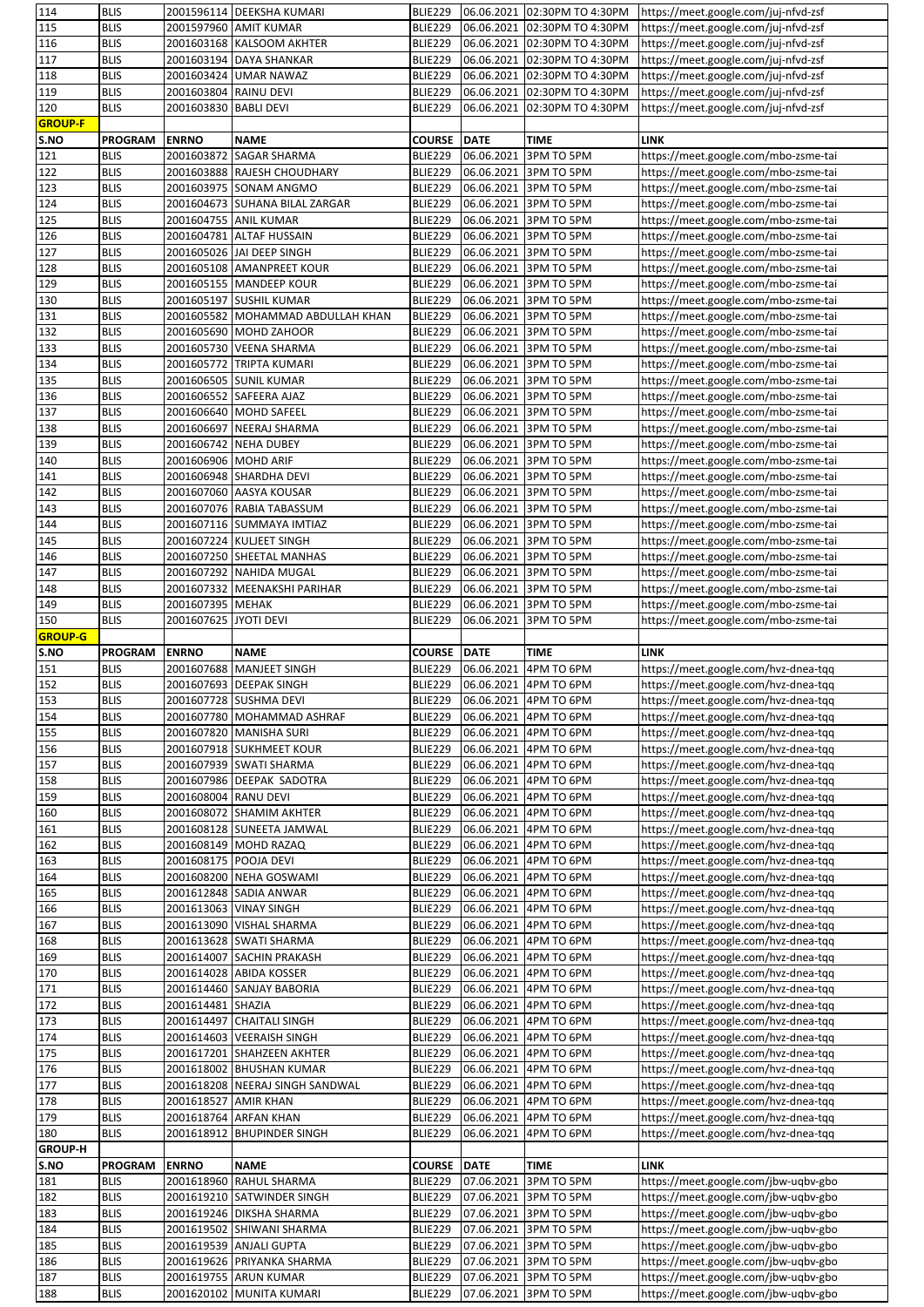|                | <b>BLIS</b>    |                         | 2001620210 MEGHA MANDOTRA      | BLIE229        |             | 07.06.2021 3PM TO 5PM | https://meet.google.com/jbw-uqbv-gbo                                         |
|----------------|----------------|-------------------------|--------------------------------|----------------|-------------|-----------------------|------------------------------------------------------------------------------|
| 190            | <b>BLIS</b>    |                         | 2001620376 SIMRAN PARIHAR      | BLIE229        |             | 07.06.2021 3PM TO 5PM | https://meet.google.com/jbw-uqbv-gbo                                         |
| 191            | <b>BLIS</b>    |                         | 2001620519 RAKHVINDER SHARMA   | BLIE229        | 07.06.2021  | 3PM TO 5PM            | https://meet.google.com/jbw-uqbv-gbo                                         |
| 192            | <b>BLIS</b>    | 2001620587 SAPNA DEVI   |                                | BLIE229        | 07.06.2021  | 3PM TO 5PM            | https://meet.google.com/jbw-uqbv-gbo                                         |
| 193            | <b>BLIS</b>    |                         | 2001620627 ZORAWAR SINGH       | BLIE229        | 07.06.2021  | 3PM TO 5PM            | https://meet.google.com/jbw-uqbv-gbo                                         |
|                |                |                         |                                |                |             |                       |                                                                              |
| 194            | <b>BLIS</b>    |                         | 2001621109 RUKHSAR ASLAM       | BLIE229        | 07.06.2021  | 3PM TO 5PM            | https://meet.google.com/jbw-uqbv-gbo                                         |
| 195            | <b>BLIS</b>    |                         | 2001621161 GURJOT SINGH        | <b>BLIE229</b> | 07.06.2021  | 3PM TO 5PM            | https://meet.google.com/jbw-uqbv-gbo                                         |
| 196            | <b>BLIS</b>    |                         | 2001621639 SHIKSHA RANI        | <b>BLIE229</b> | 07.06.2021  | 3PM TO 5PM            | https://meet.google.com/jbw-uqbv-gbo                                         |
| 197            | <b>BLIS</b>    |                         | 2001621705 PANKAL KUMAR        | BLIE229        | 07.06.2021  | 3PM TO 5PM            | https://meet.google.com/jbw-uqbv-gbo                                         |
| 198            | <b>BLIS</b>    | 2001622363  TRIPTA DEVI |                                | BLIE229        | 07.06.2021  | 3PM TO 5PM            | https://meet.google.com/jbw-uqbv-gbo                                         |
| 199            | <b>BLIS</b>    | 2001622609 MANJU DEVI   |                                | <b>BLIE229</b> | 07.06.2021  | 3PM TO 5PM            | https://meet.google.com/jbw-uqbv-gbo                                         |
| 200            | <b>BLIS</b>    |                         | 2001622867 AKHTER HUSSAIN      | BLIE229        | 07.06.2021  | 3PM TO 5PM            | https://meet.google.com/jbw-uqbv-gbo                                         |
| 201            | <b>BLIS</b>    |                         | 2001623020 TAHSINA ZAHID       | BLIE229        | 07.06.2021  | 3PM TO 5PM            | https://meet.google.com/jbw-uqbv-gbo                                         |
| 202            | <b>BLIS</b>    |                         | 2001623251 MEHANAZA TABASSUM   | <b>BLIE229</b> | 07.06.2021  | 3PM TO 5PM            | https://meet.google.com/jbw-uqbv-gbo                                         |
|                |                |                         |                                |                |             |                       |                                                                              |
| 203            | <b>BLIS</b>    |                         | 2001623349 RAJA SAQIB DAR      | <b>BLIE229</b> | 07.06.2021  | 3PM TO 5PM            | https://meet.google.com/jbw-uqbv-gbo                                         |
| 204            | <b>BLIS</b>    |                         | 2001623420 MARYAM HAYAT KOUSER | BLIE229        | 07.06.2021  | 3PM TO 5PM            | https://meet.google.com/jbw-uqbv-gbo                                         |
| 205            | <b>BLIS</b>    | 2001623647 JYOTI BALA   |                                | BLIE229        | 07.06.2021  | 3PM TO 5PM            | https://meet.google.com/jbw-uqbv-gbo                                         |
| 206            | <b>BLIS</b>    | 2001628417 JYOTI BALA   |                                | BLIE229        | 07.06.2021  | 3PM TO 5PM            | https://meet.google.com/jbw-uqbv-gbo                                         |
| 207            | <b>BLIS</b>    | 2001628530 FARIDA NAZ   |                                | <b>BLIE229</b> | 07.06.2021  | 3PM TO 5PM            | https://meet.google.com/jbw-uqbv-gbo                                         |
| 208            | <b>BLIS</b>    |                         | 2001628778 SONIA MODHI         | BLIE229        | 07.06.2021  | 3PM TO 5PM            | https://meet.google.com/jbw-uqbv-gbo                                         |
| 209            | <b>BLIS</b>    |                         | 2001628839 SHAZIA KOUSER       | <b>BLIE229</b> | 07.06.2021  | 3PM TO 5PM            | https://meet.google.com/jbw-uqbv-gbo                                         |
| 210            | <b>BLIS</b>    |                         | 2001628870 NARESH KUMAR        | <b>BLIE229</b> | 07.06.2021  | 3PM TO 5PM            | https://meet.google.com/jbw-uqbv-gbo                                         |
| <b>GROUP-J</b> |                |                         |                                |                |             |                       |                                                                              |
|                |                |                         |                                |                |             |                       |                                                                              |
| S.NO           | <b>PROGRAM</b> | <b>ENRNO</b>            | <b>NAME</b>                    | <b>COURSE</b>  | <b>DATE</b> | <b>TIME</b>           | LINK                                                                         |
| 211            | <b>BLIS</b>    |                         | 2001628931 KULDEEP SINGH       | BLIE229        | 07.06.2021  | 4PM TO 6PM            | https://meet.google.com/wcs-kaxj-syf                                         |
| 212            | <b>BLIS</b>    |                         | 2001629012 RUBYA SANI SHAH     | BLIE229        | 07.06.2021  | 4PM TO 6PM            | https://meet.google.com/wcs-kaxj-syf                                         |
| 213            | <b>BLIS</b>    |                         | 2001629199 MAMTA KUMARI        | BLIE229        | 07.06.2021  | 4PM TO 6PM            | https://meet.google.com/wcs-kaxj-syf                                         |
| 214            | <b>BLIS</b>    | 2001629286 RAGNI DEVI   |                                | BLIE229        | 07.06.2021  | 4PM TO 6PM            | https://meet.google.com/wcs-kaxj-syf                                         |
| 215            | <b>BLIS</b>    |                         | 2001629331 SUGANDA MALHOTRA    | <b>BLIE229</b> | 07.06.2021  | 4PM TO 6PM            | https://meet.google.com/wcs-kaxj-syf                                         |
| 216            | <b>BLIS</b>    |                         | 2001629368 NAZIA KOUSER        | <b>BLIE229</b> | 07.06.2021  | 4PM TO 6PM            | https://meet.google.com/wcs-kaxj-syf                                         |
| 217            | <b>BLIS</b>    |                         | 2001629434 SANDAYA KUMARI      | <b>BLIE229</b> | 07.06.2021  | 4PM TO 6PM            | https://meet.google.com/wcs-kaxj-syf                                         |
|                |                |                         |                                |                |             |                       |                                                                              |
| 218            | <b>BLIS</b>    |                         | 2001629563 ANSHU CHOUDHARY     | <b>BLIE229</b> | 07.06.2021  | 4PM TO 6PM            | https://meet.google.com/wcs-kaxj-syf                                         |
| 219            | <b>BLIS</b>    |                         | 2001629579 SUNEEL SINGH        | BLIE229        | 07.06.2021  | 4PM TO 6PM            | https://meet.google.com/wcs-kaxj-syf                                         |
| 220            | <b>BLIS</b>    |                         | 2001630498  MOHD YASAR KHAN    | BLIE229        | 07.06.2021  | 4PM TO 6PM            | https://meet.google.com/wcs-kaxj-syf                                         |
| 221            | <b>BLIS</b>    |                         | 2001632905 VIKAS BARTHWAL      | BLIE229        | 07.06.2021  | 4PM TO 6PM            | https://meet.google.com/wcs-kaxj-syf                                         |
| 222            | <b>BLIS</b>    |                         | 2001643073 NAZEMA KOSER        | <b>BLIE229</b> | 07.06.2021  | 4PM TO 6PM            | https://meet.google.com/wcs-kaxj-syf                                         |
| 223            | <b>BLIS</b>    |                         | 2001643140 KIRTI VERMA         | <b>BLIE229</b> | 07.06.2021  | 4PM TO 6PM            | https://meet.google.com/wcs-kaxj-syf                                         |
| 224            | <b>BLIS</b>    |                         | 2001643561 RAKESH BHAGAT       | BLIE229        | 07.06.2021  | 4PM TO 6PM            | https://meet.google.com/wcs-kaxj-syf                                         |
| 225            | <b>BLIS</b>    |                         | 2001644188 RABHTI SHARMA       | BLIE229        | 07.06.2021  | 4PM TO 6PM            | https://meet.google.com/wcs-kaxj-syf                                         |
| 226            | <b>BLIS</b>    |                         | 2001644341 KAJAL MANHAS        | <b>BLIE229</b> | 07.06.2021  | 4PM TO 6PM            | https://meet.google.com/wcs-kaxj-syf                                         |
|                |                |                         |                                |                |             |                       |                                                                              |
| 227            | <b>BLIS</b>    |                         | 2001644444 KIRTI SHARMA        | <b>BLIE229</b> | 07.06.2021  | 4PM TO 6PM            | https://meet.google.com/wcs-kaxj-syf                                         |
|                |                |                         |                                |                |             |                       |                                                                              |
| 228            | <b>BLIS</b>    | 2001645137 RUPALI       |                                | <b>BLIE229</b> | 07.06.2021  | 4PM TO 6PM            | https://meet.google.com/wcs-kaxj-syf                                         |
| 229            | <b>BLIS</b>    |                         | 2001645219 SEEMAB MALIK        | <b>BLIE229</b> |             | 07.06.2021 4PM TO 6PM | https://meet.google.com/wcs-kaxj-syf                                         |
| 230            | <b>BLIS</b>    |                         | 2001645517 SHILPA KATOCH       | <b>BLIE229</b> |             | 07.06.2021 4PM TO 6PM | https://meet.google.com/wcs-kaxj-syf                                         |
| 231            | <b>BLIS</b>    |                         | 2001645585 MOHD SAFEER         | BLIE229        |             | 07.06.2021 4PM TO 6PM | https://meet.google.com/wcs-kaxj-syf                                         |
| 232            | <b>BLIS</b>    |                         | 2001645733 SHIVANI GUMWAL      | <b>BLIE229</b> | 07.06.2021  | 4PM TO 6PM            |                                                                              |
|                |                |                         |                                |                |             |                       | https://meet.google.com/wcs-kaxj-syf                                         |
| 233            | <b>BLIS</b>    | 2001645857 ASHA DEVI    |                                | <b>BLIE229</b> | 07.06.2021  | 4PM TO 6PM            | https://meet.google.com/wcs-kaxj-syf                                         |
| 234            | <b>BLIS</b>    |                         | 2001648748 KANCHAN JYOTI       | <b>BLIE229</b> | 07.06.2021  | 4PM TO 6PM            | https://meet.google.com/wcs-kaxj-syf                                         |
| 235            | <b>BLIS</b>    |                         | 2001648814 KANCHAN DEVI        | BLIE229        | 07.06.2021  | 4PM TO 6PM            | https://meet.google.com/wcs-kaxj-syf                                         |
| 236            | <b>BLIS</b>    |                         | 2001648970 MANZOOR HUSSAIN     | <b>BLIE229</b> | 07.06.2021  | 4PM TO 6PM            | https://meet.google.com/wcs-kaxj-syf                                         |
| 237            | <b>BLIS</b>    |                         | 2001649066 MOHAMMED FAROOQ     | <b>BLIE229</b> | 07.06.2021  | 4PM TO 6PM            | https://meet.google.com/wcs-kaxj-syf                                         |
| 238            | <b>BLIS</b>    | 2001649111 PRIYA DEVI   |                                | BLIE229        | 07.06.2021  | 4PM TO 6PM            | https://meet.google.com/wcs-kaxj-syf                                         |
| 239            | <b>BLIS</b>    |                         | 2001649169 SAMREEN SHAH        | <b>BLIE229</b> | 07.06.2021  | 4PM TO 6PM            | https://meet.google.com/wcs-kaxj-syf                                         |
| 240            | <b>BLIS</b>    |                         | 2001649256 SAKSHI SHARMA       | <b>BLIE229</b> | 07.06.2021  | 4PM TO 6PM            | https://meet.google.com/wcs-kaxj-syf                                         |
|                |                |                         |                                |                |             |                       |                                                                              |
| <b>GROUP-K</b> | <b>PROGRAM</b> |                         |                                |                |             |                       |                                                                              |
| S.NO           |                | <b>ENRNO</b>            | <b>NAME</b>                    | <b>COURSE</b>  | <b>DATE</b> | <b>TIME</b>           | <b>LINK</b>                                                                  |
| 241            | <b>BLIS</b>    | 2001649744 AFIA NAZ     |                                | <b>BLIE229</b> | 07.06.2021  | 5PM TO 7PM            | https://meet.google.com/roh-ddkk-rjv                                         |
| 242            | <b>BLIS</b>    | 2001649889 BABLI DEVI   |                                | <b>BLIE229</b> | 07.06.2021  | 5PM TO 7PM            | https://meet.google.com/roh-ddkk-rjv                                         |
| 243            | <b>BLIS</b>    |                         | 2001649976 UDESH KUMAR         | <b>BLIE229</b> | 07.06.2021  | 5PM TO 7PM            | https://meet.google.com/roh-ddkk-rjv                                         |
| 244            | <b>BLIS</b>    |                         | 2001650093 MONIKA SHARMA       | BLIE229        | 07.06.2021  | 5PM TO 7PM            | https://meet.google.com/roh-ddkk-rjv                                         |
| 245            | <b>BLIS</b>    |                         | 2001650128 KOMAL PARIHAR       | BLIE229        | 07.06.2021  | 5PM TO 7PM            | https://meet.google.com/roh-ddkk-rjv                                         |
| 246            | <b>BLIS</b>    |                         | 2001650241 PANKAJ KUMAR        | <b>BLIE229</b> | 07.06.2021  | 5PM TO 7PM            | https://meet.google.com/roh-ddkk-rjv                                         |
| 247            | <b>BLIS</b>    |                         | 2001650468 TANVEER KALSOOM     | <b>BLIE229</b> | 07.06.2021  | 5PM TO 7PM            | https://meet.google.com/roh-ddkk-rjv                                         |
| 248            | <b>BLIS</b>    | 2001650534 NEHA DEVI    |                                | <b>BLIE229</b> | 07.06.2021  | 5PM TO 7PM            | https://meet.google.com/roh-ddkk-rjv                                         |
| 249            | <b>BLIS</b>    |                         | 2001650555 SHOVINA JAMWAL      | <b>BLIE229</b> | 07.06.2021  | 5PM TO 7PM            | https://meet.google.com/roh-ddkk-rjv                                         |
|                |                |                         |                                |                |             |                       |                                                                              |
| 250            | <b>BLIS</b>    |                         | 2001650616 SURESH KUMAR        | <b>BLIE229</b> | 07.06.2021  | 5PM TO 7PM            | https://meet.google.com/roh-ddkk-rjv                                         |
| 251            | <b>BLIS</b>    |                         | 2001650684 MINAKSHI DEVI       | <b>BLIE229</b> | 07.06.2021  | 5PM TO 7PM            | https://meet.google.com/roh-ddkk-rjv                                         |
| 252            | <b>BLIS</b>    |                         | 2001650719 ANU RADHA GUPTA     | <b>BLIE229</b> | 07.06.2021  | 5PM TO 7PM            | https://meet.google.com/roh-ddkk-rjv                                         |
| 253            | <b>BLIS</b>    |                         | 2001650827 MOHD ARSHAD         | <b>BLIE229</b> | 07.06.2021  | 5PM TO 7PM            | https://meet.google.com/roh-ddkk-rjv                                         |
| 254            | <b>BLIS</b>    |                         | 2001651166 ASHA FAROOQ         | BLIE229        | 07.06.2021  | 5PM TO 7PM            | https://meet.google.com/roh-ddkk-rjv                                         |
| 255            | <b>BLIS</b>    |                         | 2001651206 DEEPIKA DEVI        | <b>BLIE229</b> | 07.06.2021  | 5PM TO 7PM            | https://meet.google.com/roh-ddkk-rjv                                         |
| 256            | <b>BLIS</b>    |                         | 2001651802 DEWARKA DEVI        | <b>BLIE229</b> | 07.06.2021  | 5PM TO 7PM            | https://meet.google.com/roh-ddkk-rjv                                         |
| 257            | <b>BLIS</b>    |                         | 2001651844 SHASHI SHARMA       | <b>BLIE229</b> | 07.06.2021  | 5PM TO 7PM            | https://meet.google.com/roh-ddkk-rjv                                         |
|                | <b>BLIS</b>    |                         |                                |                |             |                       |                                                                              |
| 258            |                |                         | 2001651952 MANIK GUPTA         | <b>BLIE229</b> | 07.06.2021  | 5PM TO 7PM            | https://meet.google.com/roh-ddkk-rjv                                         |
| 259            | <b>BLIS</b>    |                         | 2001651994 NAHEED KOSER        | <b>BLIE229</b> | 07.06.2021  | 5PM TO 7PM            | https://meet.google.com/roh-ddkk-rjv                                         |
| 260            | <b>BLIS</b>    |                         | 2001652028 GIRJA PARIHAR       | <b>BLIE229</b> | 07.06.2021  | 5PM TO 7PM            | https://meet.google.com/roh-ddkk-rjv                                         |
| 261            | <b>BLIS</b>    |                         | 2001652033 BALBIR SINGH        | <b>BLIE229</b> | 07.06.2021  | 5PM TO 7PM            | https://meet.google.com/roh-ddkk-rjv                                         |
| 262            | <b>BLIS</b>    |                         | 2001652460 NARAYAN SINGH       | <b>BLIE229</b> | 07.06.2021  | 5PM TO 7PM            | https://meet.google.com/roh-ddkk-rjv                                         |
| 263            | <b>BLIS</b>    |                         | 2001667028 REENA KUMARI        | <b>BLIE229</b> | 07.06.2021  | 5PM TO 7PM            | https://meet.google.com/roh-ddkk-rjv                                         |
| 264<br>265     | <b>BLIS</b>    |                         | 2001667060 SHALINI BHAGAT      | <b>BLIE229</b> | 07.06.2021  | 5PM TO 7PM            | https://meet.google.com/roh-ddkk-rjv<br>https://meet.google.com/roh-ddkk-rjv |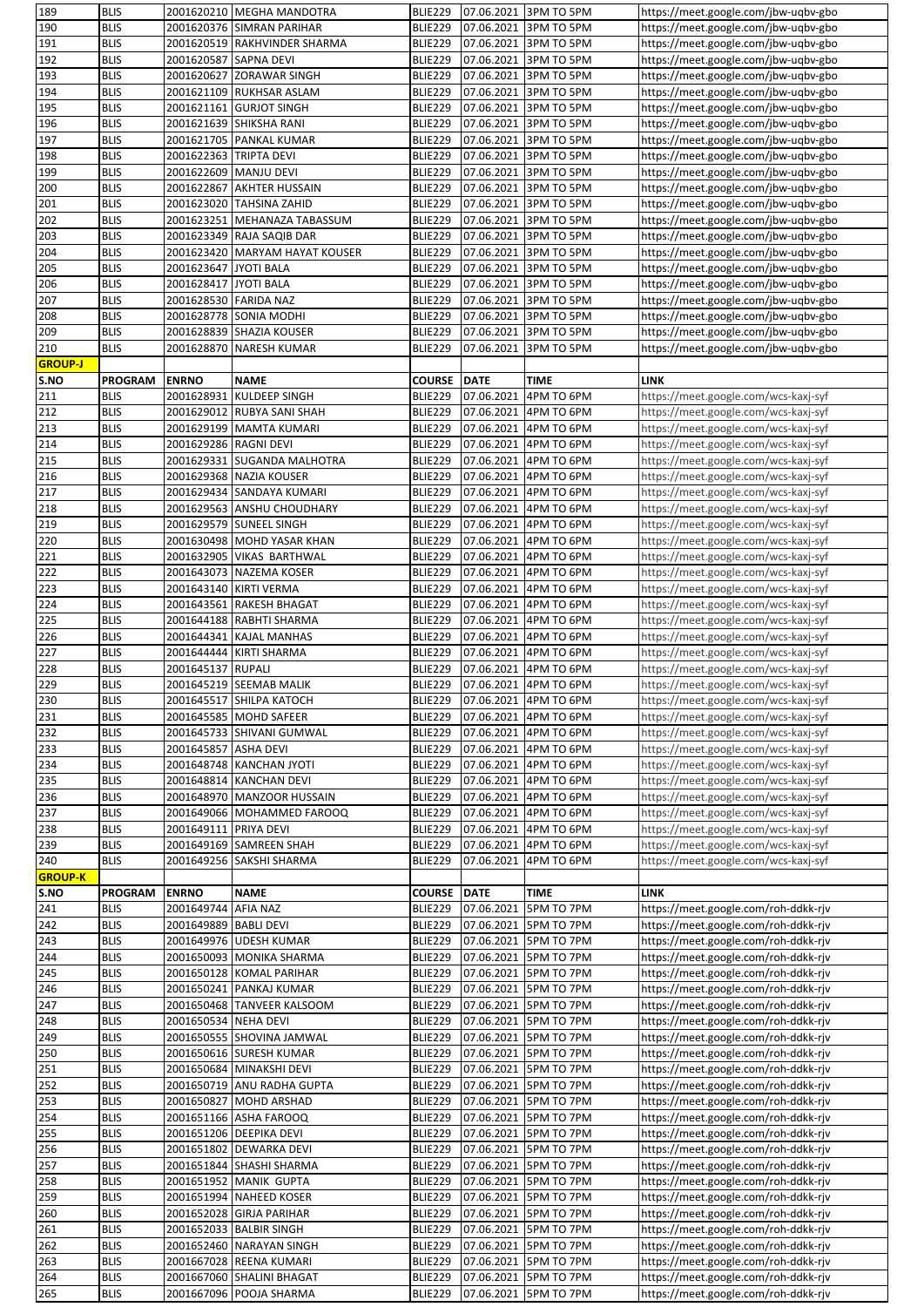| 266              | <b>BLIS</b>                |                       | 2001667136 NASIR HUSSAIN                           | BLIE229            |             | 07.06.2021 5PM TO 7PM               | https://meet.google.com/roh-ddkk-rjv                                         |
|------------------|----------------------------|-----------------------|----------------------------------------------------|--------------------|-------------|-------------------------------------|------------------------------------------------------------------------------|
| 267              | <b>BLIS</b>                |                       | 2001667157 MANDEEP SINGH CHOUDHARY                 | BLIE229            | 07.06.2021  | 5PM TO 7PM                          | https://meet.google.com/roh-ddkk-rjv                                         |
| 268              | <b>BLIS</b>                |                       | 2001667178 JASVINDER SINGH                         | BLIE229            | 07.06.2021  | 5PM TO 7PM                          | https://meet.google.com/roh-ddkk-rjv                                         |
| 269              | <b>BLIS</b>                |                       | 2001667218 DIKSHA SHARMA                           | BLIE229            | 07.06.2021  | 5PM TO 7PM                          | https://meet.google.com/roh-ddkk-rjv                                         |
| 270              | <b>BLIS</b>                | 2001667244 POOJA DEVI |                                                    | BLIE229            | 07.06.2021  | 5PM TO 7PM                          | https://meet.google.com/roh-ddkk-rjv                                         |
|                  |                            |                       |                                                    |                    |             |                                     |                                                                              |
| <b>GROUP-L</b>   |                            |                       |                                                    |                    |             |                                     |                                                                              |
| S.NO             | <b>PROGRAM</b>             | <b>ENRNO</b>          | <b>NAME</b>                                        | <b>COURSE</b>      | <b>DATE</b> | <b>TIME</b>                         | <b>LINK</b>                                                                  |
| 271              | <b>BLIS</b>                |                       | 2001667286 TARUN SINGH PANHOTRA                    | <b>BLIE229</b>     | 08.06.2021  | 3PM TO 5PM                          | https://meet.google.com/skq-ibjv-vmt                                         |
| 272              | <b>BLIS</b>                |                       | 2001667310 AMIR HUSSAIN KHAN                       | BLIE229            | 08.06.2021  | 3PM TO 5PM                          | https://meet.google.com/skq-ibjv-vmt                                         |
| 273              | <b>BLIS</b>                |                       | 2001667434 AVIJEET KALYA                           | BLIE229            | 08.06.2021  | 3PM TO 5PM                          | https://meet.google.com/skq-ibjv-vmt                                         |
| 274              | <b>BLIS</b>                | 2001667481            | PINKSHA BHARDWAJ                                   | BLIE229            | 08.06.2021  | 3PM TO 5PM                          | https://meet.google.com/skq-ibjv-vmt                                         |
| 275              | <b>BLIS</b>                |                       | 2001667579 BHUSHAN KUMAR                           | BLIE229            | 08.06.2021  | 3PM TO 5PM                          | https://meet.google.com/skq-ibjv-vmt                                         |
| 276              | <b>BLIS</b>                |                       | 2001667706 AMIT KUMAR                              | BLIE229            | 08.06.2021  | 3PM TO 5PM                          | https://meet.google.com/skq-ibjv-vmt                                         |
| 277              | <b>BLIS</b>                |                       | 2001667748 PARAMVIR SINGH KATOCH                   | BLIE229            | 08.06.2021  | 3PM TO 5PM                          |                                                                              |
|                  |                            |                       |                                                    |                    |             |                                     | https://meet.google.com/skq-ibjv-vmt                                         |
| 278              | <b>BLIS</b>                | 2001667877            | <b>SUCHITA SHARMA</b>                              | BLIE229            | 08.06.2021  | 3PM TO 5PM                          | https://meet.google.com/skq-ibjv-vmt                                         |
| 279              | <b>BLIS</b>                | 2001667922            | <b>KUMARI DISHA</b>                                | BLIE229            | 08.06.2021  | 3PM TO 5PM                          | https://meet.google.com/skq-ibjv-vmt                                         |
| 280              | <b>BLIS</b>                |                       | 2001668066 REHAN NAWAZ MALIK                       | BLIE229            | 08.06.2021  | 3PM TO 5PM                          | https://meet.google.com/skq-ibjv-vmt                                         |
| 281              | <b>BLIS</b>                |                       | 2001668132 PAWAN DEEP KAUR                         | BLIE229            | 08.06.2021  | 3PM TO 5PM                          | https://meet.google.com/skq-ibjv-vmt                                         |
| 282              | <b>BLIS</b>                |                       | 2001668153 ASIYA AMIN BI                           | BLIE229            | 08.06.2021  | 3PM TO 5PM                          | https://meet.google.com/skq-ibjv-vmt                                         |
| 283              | <b>BLIS</b>                | 2001668209 ALI ASGHAR |                                                    | BLIE229            | 08.06.2021  | 3PM TO 5PM                          | https://meet.google.com/skq-ibjv-vmt                                         |
| 284              | <b>BLIS</b>                |                       | 2001668282 BABITA RANI                             | BLIE229            | 08.06.2021  | 3PM TO 5PM                          | https://meet.google.com/skq-ibjv-vmt                                         |
| 285              | <b>BLIS</b>                |                       | 2001668390 MUKESH KUMAR                            | BLIE229            | 08.06.2021  | 3PM TO 5PM                          | https://meet.google.com/skq-ibjv-vmt                                         |
|                  |                            |                       |                                                    |                    | 08.06.2021  |                                     |                                                                              |
| 286              | <b>BLIS</b>                | 2001668467            | <b>REKHA DEVI</b>                                  | BLIE229            |             | 3PM TO 5PM                          | https://meet.google.com/skq-ibjv-vmt                                         |
| 287              | <b>BLIS</b>                |                       | 2001668507 SHEETAL DEVI                            | BLIE229            | 08.06.2021  | 3PM TO 5PM                          | https://meet.google.com/skq-ibjv-vmt                                         |
| 288              | <b>BLIS</b>                |                       | 2001668615 DEEPU SHARMA                            | BLIE229            | 08.06.2021  | 3PM TO 5PM                          | https://meet.google.com/skq-ibjv-vmt                                         |
| 289              | <b>BLIS</b>                | 2001668641            | <b>USHA</b>                                        | BLIE229            | 08.06.2021  | 3PM TO 5PM                          | https://meet.google.com/skq-ibjv-vmt                                         |
| 290              | <b>BLIS</b>                |                       | 2001668662 SHAMILA MUGHAL                          | BLIE229            | 08.06.2021  | 3PM TO 5PM                          | https://meet.google.com/skq-ibjv-vmt                                         |
| 291              | <b>BLIS</b>                |                       | 2001668744 SULBHI GUPTA                            | BLIE229            | 08.06.2021  | 3PM TO 5PM                          | https://meet.google.com/skq-ibjv-vmt                                         |
| 292              | <b>BLIS</b>                |                       | 2001668786 PARVAIZ ALAM                            | <b>BLIE229</b>     | 08.06.2021  | 3PM TO 5PM                          | https://meet.google.com/skq-ibjv-vmt                                         |
| 293              | <b>BLIS</b>                |                       | 2001668805 MANISHA KUMARI                          | BLIE229            | 08.06.2021  | 3PM TO 5PM                          | https://meet.google.com/skq-ibjv-vmt                                         |
| 294              | <b>BLIS</b>                |                       | 2001668894 AMIT SINGH                              | BLIE229            | 08.06.2021  | 3PM TO 5PM                          | https://meet.google.com/skq-ibjv-vmt                                         |
|                  |                            |                       |                                                    |                    |             |                                     |                                                                              |
| 295              | <b>BLIS</b>                |                       | 2001668913 SHAMSHEER AHMED                         | BLIE229            | 08.06.2021  | 3PM TO 5PM                          | https://meet.google.com/skq-ibjv-vmt                                         |
| 296              | <b>BLIS</b>                |                       | 2001668929 MEENU KHAJURIA                          | BLIE229            | 08.06.2021  | 3PM TO 5PM                          | https://meet.google.com/skq-ibjv-vmt                                         |
| 297              | <b>BLIS</b>                |                       | 2001671877 SHUVAM QUANTH                           | BLIE229            | 08.06.2021  | 3PM TO 5PM                          | https://meet.google.com/skq-ibjv-vmt                                         |
| 298              | <b>BLIS</b>                | 2001671901            | <b>ABRAR AHMED AHANGER</b>                         | BLIE229            | 08.06.2021  | 3PM TO 5PM                          | https://meet.google.com/skq-ibjv-vmt                                         |
| 299              | <b>BLIS</b>                |                       | 2001671970 SANGEETA SHARMA                         | BLIE229            | 08.06.2021  | 3PM TO 5PM                          | https://meet.google.com/skq-ibjv-vmt                                         |
| 300              | <b>BLIS</b>                | 2001672019            | <b>MEENAKSHI KATOCH</b>                            | <b>BLIE229</b>     | 08.06.2021  | 3PM TO 5PM                          | https://meet.google.com/skq-ibjv-vmt                                         |
| <b>GROUP-M</b>   |                            |                       |                                                    |                    |             |                                     |                                                                              |
| S.NO             | <b>PROGRAM</b>             | <b>ENRNO</b>          | <b>NAME</b>                                        | <b>COURSE DATE</b> |             | TIME                                | <b>LINK</b>                                                                  |
| 301              | <b>BLIS</b>                |                       | 2001672045 NEERAJ SHARMA                           | BLIE229            | 08.06.2021  | 4PM TO 6PM                          | https://meet.google.com/rtv-jehj-mdb                                         |
|                  |                            |                       |                                                    |                    |             |                                     |                                                                              |
|                  |                            |                       |                                                    |                    |             |                                     |                                                                              |
| 302              | <b>BLIS</b>                |                       | 2001672092 RAJNI TAGOTRA                           | BLIE229            | 08.06.2021  | 4PM TO 6PM                          | https://meet.google.com/rtv-jehj-mdb                                         |
| 303              | <b>BLIS</b>                |                       | 2001673530 MANJU DEVI                              | BLIE229            | 08.06.2021  | 4PM TO 6PM                          | https://meet.google.com/rtv-jehj-mdb                                         |
| 304              | <b>BLIS</b>                |                       | 2001673606 SAYDA BEGUM                             | BLIE229            | 08.06.2021  | 4PM TO 6PM                          | https://meet.google.com/rtv-jehj-mdb                                         |
| 305              | <b>BLIS</b>                |                       | 2001673714 MUKHTAR AHMED                           | BLIE229            | 08.06.2021  | 4PM TO 6PM                          | https://meet.google.com/rtv-jehj-mdb                                         |
| 306              | <b>BLIS</b>                |                       | 2001674310 CHANDER KANT                            | BLIE229            | 08.06.2021  | 4PM TO 6PM                          | https://meet.google.com/rtv-jehj-mdb                                         |
|                  | <b>BLIS</b>                |                       | 2001679590 RAHEELA RASOOL AHANGER                  | BLIE229            | 08.06.2021  | 4PM TO 6PM                          | https://meet.google.com/rtv-jehj-mdb                                         |
| 307              |                            |                       |                                                    |                    |             |                                     |                                                                              |
| 308              | <b>BLIS</b>                |                       | 2001680020 SONIA KUMARI                            | BLIE229            | 08.06.2021  | 4PM TO 6PM                          | https://meet.google.com/rtv-jehj-mdb                                         |
| 309              | <b>BLIS</b>                |                       | 2001680400 MONIKA VERMA                            | BLIE229            | 08.06.2021  | 4PM TO 6PM                          | https://meet.google.com/rtv-jehj-mdb                                         |
| 310              | <b>BLIS</b>                |                       | 2001680821 SHUBAM GUPTA                            | BLIE229            | 08.06.2021  | 4PM TO 6PM                          | https://meet.google.com/rtv-jehj-mdb                                         |
| 311              | <b>BLIS</b>                |                       | 2001680987 POOJA BHARTI                            | BLIE229            | 08.06.2021  | 4PM TO 6PM                          | https://meet.google.com/rtv-jehj-mdb                                         |
| 312              | <b>BLIS</b>                |                       | 2001683754 ZAHIDA HENEZ                            | BLIE229            | 08.06.2021  | 4PM TO 6PM                          | https://meet.google.com/rtv-jehj-mdb                                         |
| 313              | <b>BLIS</b>                |                       | 2001683862 MICHAEL SINGH                           | BLIE229            | 08.06.2021  | 4PM TO 6PM                          | https://meet.google.com/rtv-jehj-mdb                                         |
| 314              | <b>BLIS</b>                |                       | 2001684236 JAVED AHMED                             | BLIE229            | 08.06.2021  | 4PM TO 6PM                          | https://meet.google.com/rtv-jehj-mdb                                         |
| 315              | <b>BLIS</b>                |                       | 2001684302 VIJAYTA THAKUR                          | <b>BLIE229</b>     | 08.06.2021  | 4PM TO 6PM                          | https://meet.google.com/rtv-jehj-mdb                                         |
| 316              | <b>BLIS</b>                |                       | 2001684494 PANKAJ SHARMA                           | BLIE229            | 08.06.2021  | 4PM TO 6PM                          | https://meet.google.com/rtv-jehj-mdb                                         |
| 317              | <b>BLIS</b>                |                       | 2001684581 KONY SINGH SAHOTRA                      | <b>BLIE229</b>     | 08.06.2021  | 4PM TO 6PM                          | https://meet.google.com/rtv-jehj-mdb                                         |
|                  | <b>BLIS</b>                | 2001684658 REETA DEVI |                                                    | BLIE229            | 08.06.2021  | 4PM TO 6PM                          |                                                                              |
| 318              |                            |                       |                                                    |                    |             |                                     | https://meet.google.com/rtv-jehj-mdb                                         |
| 319              | <b>BLIS</b>                | 2001684787            | <b>REETA DEVI</b>                                  | BLIE229            | 08.06.2021  | 4PM TO 6PM                          | https://meet.google.com/rtv-jehj-mdb                                         |
| 320              | <b>BLIS</b>                | 2001685187            | POOJA SHARMA                                       | BLIE229            | 08.06.2021  | 4PM TO 6PM                          | https://meet.google.com/rtv-jehj-mdb                                         |
| 321              | <b>BLIS</b>                |                       | 2001685211 KOUSAR BANO                             | BLIE229            | 08.06.2021  | 4PM TO 6PM                          | https://meet.google.com/rtv-jehj-mdb                                         |
| 322              | <b>BLIS</b>                |                       | 2001685269 RADHIKA SHARMA                          | <b>BLIE229</b>     | 08.06.2021  | 4PM TO 6PM                          | https://meet.google.com/rtv-jehj-mdb                                         |
| 323              | <b>BLIS</b>                |                       | 2001685700 MANISH SAFAYA                           | BLIE229            | 08.06.2021  | 4PM TO 6PM                          | https://meet.google.com/rtv-jehj-mdb                                         |
| 324              | <b>BLIS</b>                |                       | 2001685973 VICKY KUMAR                             | <b>BLIE229</b>     | 08.06.2021  | 4PM TO 6PM                          | https://meet.google.com/rtv-jehj-mdb                                         |
| $\overline{325}$ | <b>BLIS</b>                |                       | 2001695185 MANJEET SINGH ROY                       | BLIE229            | 08.06.2021  | 4PM TO 6PM                          | https://meet.google.com/rtv-jehj-mdb                                         |
| 326              | <b>BLIS</b>                |                       | 2001700656 BHUSHAN JASROTIA                        | BLIE229            | 08.06.2021  | 4PM TO 6PM                          | https://meet.google.com/rtv-jehj-mdb                                         |
| 327              | <b>BLIS</b>                |                       | 2001700682 MANMEET KOUR                            | BLIE229            | 08.06.2021  | 4PM TO 6PM                          | https://meet.google.com/rtv-jehj-mdb                                         |
|                  | <b>BLIS</b>                |                       | 2001700759 NAVIKA SHARMA                           | BLIE229            |             | 4PM TO 6PM                          |                                                                              |
| 328              |                            |                       |                                                    |                    | 08.06.2021  |                                     | https://meet.google.com/rtv-jehj-mdb                                         |
| 329              | <b>BLIS</b>                |                       | 2001700888 SHIVANGI BARIA                          | <b>BLIE229</b>     | 08.06.2021  | 4PM TO 6PM                          | https://meet.google.com/rtv-jehj-mdb                                         |
| 330              | <b>BLIS</b>                |                       | 2001700949 SAFINA TABASUM                          | <b>BLIE229</b>     | 08.06.2021  | 4PM TO 6PM                          | https://meet.google.com/rtv-jehj-mdb                                         |
| <b>GROUP-N</b>   |                            |                       |                                                    |                    |             |                                     |                                                                              |
| S.NO             | <b>PROGRAM</b>             | <b>ENRNO</b>          | <b>NAME</b>                                        | <b>COURSE DATE</b> |             | <b>TIME</b>                         | <b>LINK</b>                                                                  |
| 331              | <b>BLIS</b>                |                       | 2001700980 GURVINDER KOUR                          | BLIE229            | 08.06.2021  | 5PM TO 7PM                          | https://meet.google.com/odq-egha-zee                                         |
| 332              | <b>BLIS</b>                |                       | 2001701040 DIKSHA MAHAJAN                          | BLIE229            | 08.06.2021  | 5PM TO 7PM                          | https://meet.google.com/odq-egha-zee                                         |
| 333              | <b>BLIS</b>                | 2001914318 ARTI DEVI  |                                                    | BLIE229            | 08.06.2021  | 5PM TO 7PM                          | https://meet.google.com/odq-egha-zee                                         |
| 334              | <b>BLIS</b>                |                       | 2001916310 SHARMILA KUMARI                         | <b>BLIE229</b>     | 08.06.2021  | 5PM TO 7PM                          | https://meet.google.com/odq-egha-zee                                         |
|                  | <b>BLIS</b>                | 2001920305            | <b>CHHANKAR CHAND</b>                              | BLIE229            | 08.06.2021  | 5PM TO 7PM                          | https://meet.google.com/odq-egha-zee                                         |
| 335              |                            |                       |                                                    |                    |             |                                     |                                                                              |
| 336              | <b>BLIS</b>                |                       | 2001921106 NIDHI SHARMA                            | BLIE229            | 08.06.2021  | 5PM TO 7PM                          | https://meet.google.com/odq-egha-zee                                         |
|                  | <b>BLIS</b>                |                       | 2001924548 TSERING MOTUP                           | BLIE229            | 08.06.2021  | 5PM TO 7PM                          | https://meet.google.com/odq-egha-zee                                         |
| 337<br>338       | <b>BLIS</b>                |                       | 2002007142 SEEMA SHARMA                            | BLIE229            | 08.06.2021  | 5PM TO 7PM                          | https://meet.google.com/odq-egha-zee                                         |
| 339<br>340       | <b>BLIS</b><br><b>BLIS</b> |                       | 2002007461 DEEPIKA DEVI<br>2002007501 ASHISH KUMAR | BLIE229<br>BLIE229 | 08.06.2021  | 5PM TO 7PM<br>08.06.2021 5PM TO 7PM | https://meet.google.com/odq-egha-zee<br>https://meet.google.com/odq-egha-zee |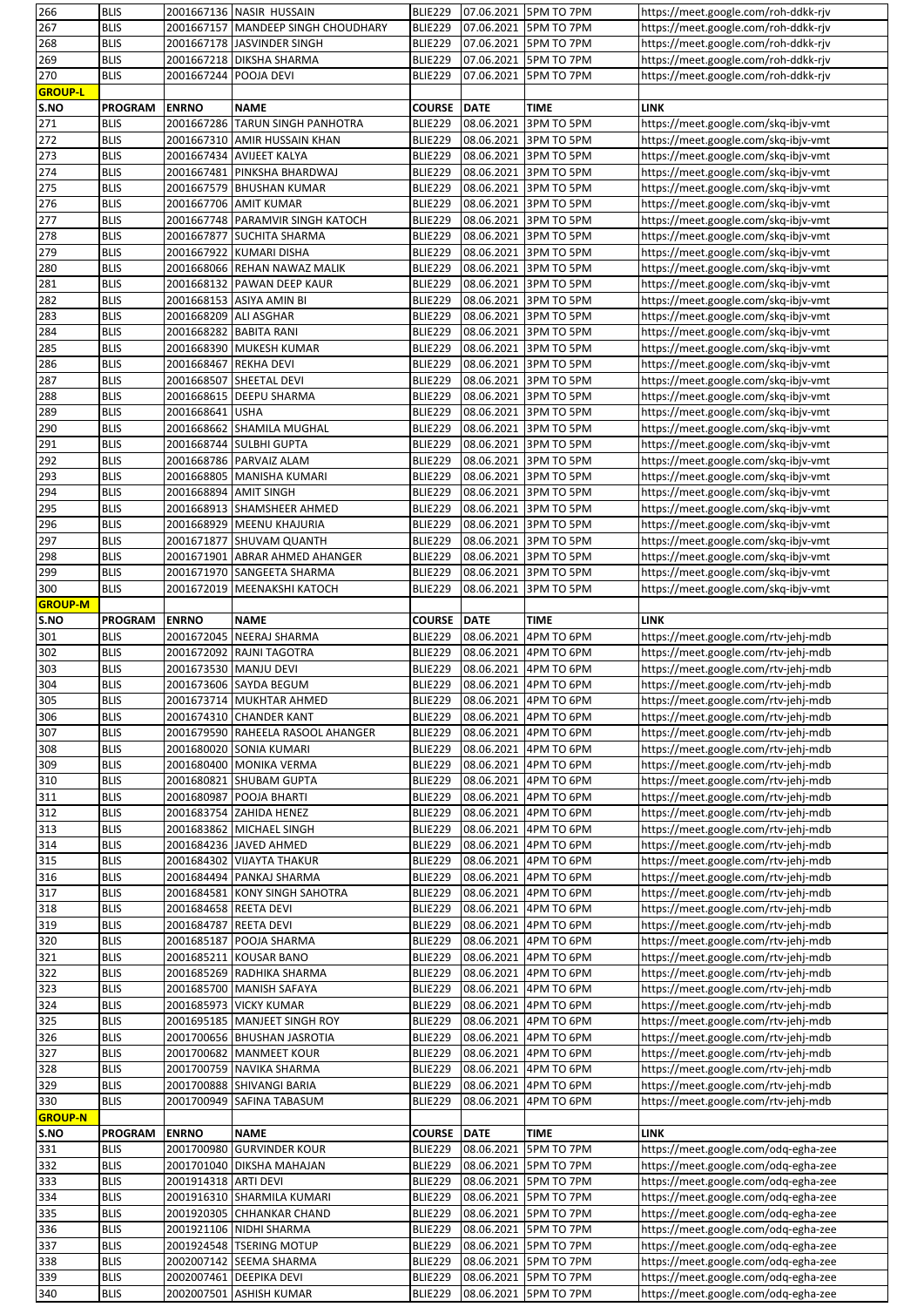| 341            | <b>BLIS</b>                |                        | 2002015678 DANISH JAVED                        | BLIE229                   |                          | 08.06.2021 5PM TO 7PM    | https://meet.google.com/odq-egha-zee                                         |
|----------------|----------------------------|------------------------|------------------------------------------------|---------------------------|--------------------------|--------------------------|------------------------------------------------------------------------------|
| 342            | <b>BLIS</b>                |                        | 2002016308 AKASHDEEP SINGH                     | BLIE229                   | 08.06.2021               | 5PM TO 7PM               | https://meet.google.com/odq-egha-zee                                         |
| 343            | <b>BLIS</b>                |                        | 2002016421 NEGHAT PARVEEN                      | <b>BLIE229</b>            |                          | 08.06.2021 5PM TO 7PM    | https://meet.google.com/odq-egha-zee                                         |
| 344            | <b>BLIS</b>                |                        | 2002016524 POOJA KUMARI                        | <b>BLIE229</b>            | 08.06.2021               | 5PM TO 7PM               | https://meet.google.com/odq-egha-zee                                         |
| 345            | <b>BLIS</b>                |                        | 2002016627 TAIBA SHAHEEN                       | <b>BLIE229</b>            | 08.06.2021               | 5PM TO 7PM               | https://meet.google.com/odq-egha-zee                                         |
|                |                            |                        |                                                |                           |                          |                          |                                                                              |
| 346            | <b>BLIS</b>                |                        | 2002016680 MUKESH KUMAR                        | BLIE229                   | 08.06.2021               | 5PM TO 7PM               | https://meet.google.com/odq-egha-zee                                         |
| 347            | <b>BLIS</b>                |                        | 2002016720 MOHD BILAL CHOUDHARY                | <b>BLIE229</b>            | 08.06.2021               | 5PM TO 7PM               | https://meet.google.com/odq-egha-zee                                         |
| 348            | <b>BLIS</b>                |                        | 2002016838 SANDEEP BHAGAT                      | <b>BLIE229</b>            | 08.06.2021               | 5PM TO 7PM               | https://meet.google.com/odq-egha-zee                                         |
| 349            | <b>BLIS</b>                |                        | 2002016870 VINAY KUMAR                         | BLIE229                   | 08.06.2021               | <b>5PM TO 7PM</b>        | https://meet.google.com/odq-egha-zee                                         |
| 350            | <b>BLIS</b>                |                        | 2002017243 KRISHAN DEV                         | <b>BLIE229</b>            | 08.06.2021               | 5PM TO 7PM               | https://meet.google.com/odq-egha-zee                                         |
| 351            | <b>BLIS</b>                |                        | 2002017290 VERAJ GAWRO SINGH                   | <b>BLIE229</b>            | 08.06.2021               | 5PM TO 7PM               | https://meet.google.com/odq-egha-zee                                         |
| 352            | <b>BLIS</b>                |                        | 2002017454 SHUBAM SAINI                        | <b>BLIE229</b>            | 08.06.2021               | 5PM TO 7PM               | https://meet.google.com/odq-egha-zee                                         |
| 353            | <b>BLIS</b>                |                        | 2002017500 VISHAL JARNGAL                      | <b>BLIE229</b>            | 08.06.2021               | 5PM TO 7PM               | https://meet.google.com/odq-egha-zee                                         |
| 354            | <b>BLIS</b>                |                        | 2002017557 SAHIL SHARMA                        | <b>BLIE229</b>            | 08.06.2021               | 5PM TO 7PM               | https://meet.google.com/odq-egha-zee                                         |
|                | <b>BLIS</b>                |                        |                                                |                           |                          |                          |                                                                              |
| 355            |                            |                        | 2002017794 SAPNA KUMARI                        | BLIE229                   | 08.06.2021               | 5PM TO 7PM               | https://meet.google.com/odq-egha-zee                                         |
| 356            | <b>BLIS</b>                |                        | 2002017834 ANKEE BHAGAT                        | <b>BLIE229</b>            | 08.06.2021               | 5PM TO 7PM               | https://meet.google.com/odq-egha-zee                                         |
| 357            | <b>BLIS</b>                |                        | 2002018281 RUCHI VERMA                         | BLIE229                   | 08.06.2021               | 5PM TO 7PM               | https://meet.google.com/odq-egha-zee                                         |
| 358            | <b>BLIS</b>                |                        | 2002018358 PANKAJ KUMAR                        | BLIE229                   | 08.06.2021               | 5PM TO 7PM               | https://meet.google.com/odq-egha-zee                                         |
| 359            | <b>BLIS</b>                |                        | 2002018445 LALIT SHARMA                        | <b>BLIE229</b>            | 08.06.2021               | 5PM TO 7PM               | https://meet.google.com/odq-egha-zee                                         |
| 360            | <b>BLIS</b>                |                        | 2002018471 MUNEER AHMAD                        | <b>BLIE229</b>            | 08.06.2021               | 5PM TO 7PM               | https://meet.google.com/odq-egha-zee                                         |
| GROUP-P        |                            |                        |                                                |                           |                          |                          |                                                                              |
| S.NO           | <b>PROGRAM</b>             | <b>ENRNO</b>           | <b>NAME</b>                                    | <b>COURSE</b>             | <b>DATE</b>              | TIME                     | <b>LINK</b>                                                                  |
| 361            | <b>BLIS</b>                |                        | 2002018511 VANDHANA SHARMA                     | <b>BLIE229</b>            | 09.06.2021               | 3PM TO 5PM               | https://meet.google.com/ypk-vzvi-kpz                                         |
| 362            | <b>BLIS</b>                | 2002018532 ANU RADHA   |                                                | <b>BLIE229</b>            | 09.06.2021               | 3PM TO 5PM               | https://meet.google.com/ypk-vzvi-kpz                                         |
|                |                            |                        |                                                |                           |                          |                          |                                                                              |
| 363            | <b>BLIS</b>                |                        | 2002059634 ANJALI GUPTA                        | <b>BLIE229</b>            | 09.06.2021               | 3PM TO 5PM               | https://meet.google.com/ypk-vzvi-kpz                                         |
| 364            | <b>BLIS</b>                |                        | 2002117237 SHAKSHI KUMARI                      | <b>BLIE229</b>            | 09.06.2021               | 3PM TO 5PM               | https://meet.google.com/ypk-vzvi-kpz                                         |
| 365            | <b>BLIS</b>                |                        | 2002149656 CHAIN SINGH                         | BLIE229                   | 09.06.2021               | 3PM TO 5PM               | https://meet.google.com/ypk-vzvi-kpz                                         |
| 366            | <b>BLIS</b>                |                        | 2002149738 ABRAR AFTAB                         | <b>BLIE229</b>            | 09.06.2021               | 3PM TO 5PM               | https://meet.google.com/ypk-vzvi-kpz                                         |
| 367            | <b>BLIS</b>                |                        | 2002149790 BABICA KUMARI                       | BLIE229                   | 09.06.2021               | 3PM TO 5PM               | https://meet.google.com/ypk-vzvi-kpz                                         |
| 368            | <b>BLIS</b>                |                        | 2002150404 SHAHIED UL REHMAN KHAN              | <b>BLIE229</b>            | 09.06.2021               | 3PM TO 5PM               | https://meet.google.com/ypk-vzvi-kpz                                         |
| 369            | <b>BLIS</b>                |                        | 2002150472 RAFTANA KOUSER                      | <b>BLIE229</b>            | 09.06.2021               | 3PM TO 5PM               | https://meet.google.com/ypk-vzvi-kpz                                         |
| 370            | <b>BLIS</b>                | 2002150960 SARITA DEVI |                                                | <b>BLIE229</b>            | 09.06.2021               | 3PM TO 5PM               | https://meet.google.com/ypk-vzvi-kpz                                         |
| 371            | <b>BLIS</b>                |                        | 2002151606 RAJNI SHARMA                        | <b>BLIE229</b>            | 09.06.2021               | 3PM TO 5PM               | https://meet.google.com/ypk-vzvi-kpz                                         |
|                |                            |                        |                                                |                           |                          |                          |                                                                              |
| 372            | <b>BLIS</b>                |                        | 2002151761 MANOJ KUMAR                         | BLIE229                   | 09.06.2021               | 3PM TO 5PM               | https://meet.google.com/ypk-vzvi-kpz                                         |
| 373            | <b>BLIS</b>                |                        | 2002152080 SONAM RINCHEN                       | <b>BLIE229</b>            | 09.06.2021               | 3PM TO 5PM               | https://meet.google.com/ypk-vzvi-kpz                                         |
| 374            | <b>BLIS</b>                |                        | 2002152264 MANU SALGOTRA                       | <b>BLIE229</b>            | 09.06.2021               | 3PM TO 5PM               | https://meet.google.com/ypk-vzvi-kpz                                         |
| 375            | <b>BLIS</b>                |                        | 2002152310 VIJAY KUMAR                         | <b>BLIE229</b>            | 09.06.2021               | 3PM TO 5PM               | https://meet.google.com/ypk-vzvi-kpz                                         |
| 376            | <b>BLIS</b>                |                        | 2002152881 VEENA KUMARI                        | BLIE229                   | 09.06.2021               | 3PM TO 5PM               | https://meet.google.com/ypk-vzvi-kpz                                         |
| 377            | <b>BLIS</b>                |                        | 2002153194 RAHUL SHARMA                        | BLIE229                   | 09.06.2021               | 3PM TO 5PM               | https://meet.google.com/ypk-vzvi-kpz                                         |
| 378            | <b>BLIS</b>                |                        | 2002155915 MADHU DEVI                          | <b>BLIE229</b>            | 09.06.2021               | 3PM TO 5PM               | https://meet.google.com/ypk-vzvi-kpz                                         |
| 379            | <b>BLIS</b>                |                        | 2002155978 MANJEET DEVI                        |                           |                          |                          |                                                                              |
|                |                            |                        |                                                |                           |                          |                          |                                                                              |
|                |                            |                        |                                                | <b>BLIE229</b>            | 09.06.2021               | 3PM TO 5PM               | https://meet.google.com/ypk-vzvi-kpz                                         |
| 380            | <b>BLIS</b>                | 2002155983 SYED ALI    |                                                | <b>BLIE229</b>            | 09.06.2021               | 3PM TO 5PM               | https://meet.google.com/ypk-vzvi-kpz                                         |
| 381            | <b>BLIS</b>                |                        | 2002156059 SWARN LATA                          | BLIE229                   |                          | 09.06.2021 3PM TO 5PM    | https://meet.google.com/ypk-vzvi-kpz                                         |
| 382            | <b>BLIS</b>                |                        | 2002156110 RADHIKA RANI                        | BLIE229                   | 09.06.2021               | 3PM TO 5PM               | https://meet.google.com/ypk-vzvi-kpz                                         |
| 383            | <b>BLIS</b>                |                        | 2002156125 SARVATH AHMED                       | <b>BLIE229</b>            |                          | 09.06.2021 3PM TO 5PM    | https://meet.google.com/ypk-vzvi-kpz                                         |
| 384            | <b>BLIS</b>                |                        | 2002156260 ZAFFER IQBAL                        | <b>BLIE229</b>            | 09.06.2021               | 3PM TO 5PM               | https://meet.google.com/ypk-vzvi-kpz                                         |
| 385            | <b>BLIS</b>                |                        | 2002156418 ZAHOOR CHOUDHARY                    | <b>BLIE229</b>            | 09.06.2021               | 3PM TO 5PM               | https://meet.google.com/ypk-vzvi-kpz                                         |
| 386            | <b>BLIS</b>                |                        | 2002156552 TUOQER AHMED                        | <b>BLIE229</b>            | 09.06.2021               | 3PM TO 5PM               | https://meet.google.com/ypk-vzvi-kpz                                         |
| 387            | <b>BLIS</b>                |                        | 2002156613 MOHD HAQNAWAZ                       | BLIE229                   | 09.06.2021               | 3PM TO 5PM               | https://meet.google.com/ypk-vzvi-kpz                                         |
|                | <b>BLIS</b>                |                        | 2002156681 RAJNISH ARYA                        |                           |                          |                          |                                                                              |
| 388            |                            |                        |                                                | <b>BLIE229</b>            | 09.06.2021               | 3PM TO 5PM               | https://meet.google.com/ypk-vzvi-kpz                                         |
| 389            | <b>BLIS</b>                |                        | 2002156697 ANIL MANGOTRA                       | BLIE229                   | 09.06.2021               | 3PM TO 5PM               | https://meet.google.com/ypk-vzvi-kpz                                         |
| 390            | <b>BLIS</b>                |                        | 2002156779 JASLEEN SUDAN                       | BLIE229                   | 09.06.2021               | 3PM TO 5PM               | https://meet.google.com/ypk-vzvi-kpz                                         |
| <b>GROUP-R</b> |                            |                        |                                                |                           |                          |                          |                                                                              |
| S.NO           | <b>PROGRAM</b>             | <b>ENRNO</b>           | <b>NAME</b>                                    | <b>COURSE</b>             | <b>DATE</b>              | <b>TIME</b>              | <b>LINK</b>                                                                  |
| 391            | <b>BLIS</b>                |                        | 2002156871 MEENA DEVI                          | <b>BLIE229</b>            | 09.06.2021               | 4PM TO 6PM               | https://meet.google.com/tyt-xdqm-qhu                                         |
| 392            | <b>BLIS</b>                |                        | 2002156974 ZARINA BANOO                        | BLIE229                   | 09.06.2021               | 4PM TO 6PM               | https://meet.google.com/tyt-xdqm-qhu                                         |
| 393            | <b>BLIS</b>                |                        | 2002157040 ANKITA SAROCH                       | <b>BLIE229</b>            | 09.06.2021               | 4PM TO 6PM               | https://meet.google.com/tyt-xdqm-qhu                                         |
| 394            | <b>BLIS</b>                |                        | 2002157137 VIPAN SHARMA                        | BLIE229                   | 09.06.2021               | 4PM TO 6PM               | https://meet.google.com/tyt-xdqm-qhu                                         |
| 395            | <b>BLIS</b>                |                        | 2002157142 RASHPAUL SINGH                      | <b>BLIE229</b>            | 09.06.2021               | 4PM TO 6PM               | https://meet.google.com/tyt-xdqm-qhu                                         |
| 396            | <b>BLIS</b>                |                        | 2002157271 HARJEET SINGH                       | <b>BLIE229</b>            | 09.06.2021               | 4PM TO 6PM               | https://meet.google.com/tyt-xdqm-qhu                                         |
|                |                            |                        |                                                |                           |                          |                          |                                                                              |
| 397            | <b>BLIS</b>                |                        | 2002157369 SHVETA SHARMA                       | BLIE229                   | 09.06.2021               | 4PM TO 6PM               | https://meet.google.com/tyt-xdqm-qhu                                         |
| 398            | <b>BLIS</b>                |                        | 2002157374 JIGMAT YANGCHAN                     | <b>BLIE229</b>            | 09.06.2021               | 4PM TO 6PM               | https://meet.google.com/tyt-xdqm-qhu                                         |
| 399            | <b>BLIS</b>                |                        | 2002157498 ZAHIDA PARVEEN                      | <b>BLIE229</b>            | 09.06.2021               | 4PM TO 6PM               | https://meet.google.com/tyt-xdqm-qhu                                         |
| 400            | <b>BLIS</b>                |                        | 2002157775 SANJAY KUMAR                        | <b>BLIE229</b>            | 09.06.2021               | 4PM TO 6PM               | https://meet.google.com/tyt-xdqm-qhu                                         |
| 401            | <b>BLIS</b>                |                        | 2002158215 JASMEEN KOUR                        | BLIE229                   | 09.06.2021               | 4PM TO 6PM               | https://meet.google.com/tyt-xdqm-qhu                                         |
| 402            | <b>BLIS</b>                |                        | 2002158431 MEGHA SHARMA                        | <b>BLIE229</b>            | 09.06.2021               | 4PM TO 6PM               | https://meet.google.com/tyt-xdqm-qhu                                         |
| 403            | <b>BLIS</b>                |                        | 2002158494 SAMREEN ANJUM                       | <b>BLIE229</b>            | 09.06.2021               | 4PM TO 6PM               | https://meet.google.com/tyt-xdqm-qhu                                         |
| 404            | <b>BLIS</b>                |                        | 2002158621 SUMERA IQBAL                        | <b>BLIE229</b>            | 09.06.2021               | 4PM TO 6PM               | https://meet.google.com/tyt-xdqm-qhu                                         |
| 405            | <b>BLIS</b>                |                        | 2002158642 NAVREEN ANJUM                       | <b>BLIE229</b>            | 09.06.2021               | 4PM TO 6PM               | https://meet.google.com/tyt-xdqm-qhu                                         |
|                |                            |                        |                                                |                           |                          |                          |                                                                              |
| 406            | <b>BLIS</b>                |                        | 2002158766 RAMAN PREET KOUR                    | BLIE229                   | 09.06.2021               | 4PM TO 6PM               | https://meet.google.com/tyt-xdqm-qhu                                         |
| 407            | <b>BLIS</b>                |                        | 2002158982 YASAR AHMED GANI                    | <b>BLIE229</b>            | 09.06.2021               | 4PM TO 6PM               | https://meet.google.com/tyt-xdqm-qhu                                         |
| 408            | <b>BLIS</b>                |                        | 2002159058 SONALI SHARMA                       | BLIE229                   | 09.06.2021               | 4PM TO 6PM               | https://meet.google.com/tyt-xdqm-qhu                                         |
| 409            | <b>BLIS</b>                |                        | 2002159063 SANJAY KUMAR                        | <b>BLIE229</b>            | 09.06.2021               | 4PM TO 6PM               | https://meet.google.com/tyt-xdqm-qhu                                         |
| 410            | <b>BLIS</b>                | 2002159124 JYOTI DEVI  |                                                | <b>BLIE229</b>            | 09.06.2021               | 4PM TO 6PM               | https://meet.google.com/tyt-xdqm-qhu                                         |
| 411            | <b>BLIS</b>                |                        | 2002159166 RANJNA DEVI                         | <b>BLIE229</b>            | 09.06.2021               | 4PM TO 6PM               | https://meet.google.com/tyt-xdqm-qhu                                         |
| 412            | <b>BLIS</b>                |                        | 2002159211 JYOTI SHARMA                        | BLIE229                   | 09.06.2021               | 4PM TO 6PM               | https://meet.google.com/tyt-xdqm-qhu                                         |
| 413            | <b>BLIS</b>                |                        | 2002159382 ARUN SINGH LALHAL                   | BLIE229                   | 09.06.2021               | 4PM TO 6PM               | https://meet.google.com/tyt-xdqm-qhu                                         |
| 414            | <b>BLIS</b>                |                        | 2002159422 MOHD YASIR ARFAT MALIK              | <b>BLIE229</b>            | 09.06.2021               | 4PM TO 6PM               | https://meet.google.com/tyt-xdqm-qhu                                         |
|                | <b>BLIS</b>                |                        | 2002160399 BANDANA DEVI                        | <b>BLIE229</b>            |                          | 4PM TO 6PM               | https://meet.google.com/tyt-xdqm-qhu                                         |
| 415            |                            |                        |                                                |                           | 09.06.2021               |                          |                                                                              |
| 416<br>417     | <b>BLIS</b><br><b>BLIS</b> |                        | 2002160629 AJAZ AHMED<br>2002171789 ARUN SINGH | <b>BLIE229</b><br>BLIE229 | 09.06.2021<br>09.06.2021 | 4PM TO 6PM<br>4PM TO 6PM | https://meet.google.com/tyt-xdqm-qhu<br>https://meet.google.com/tyt-xdqm-qhu |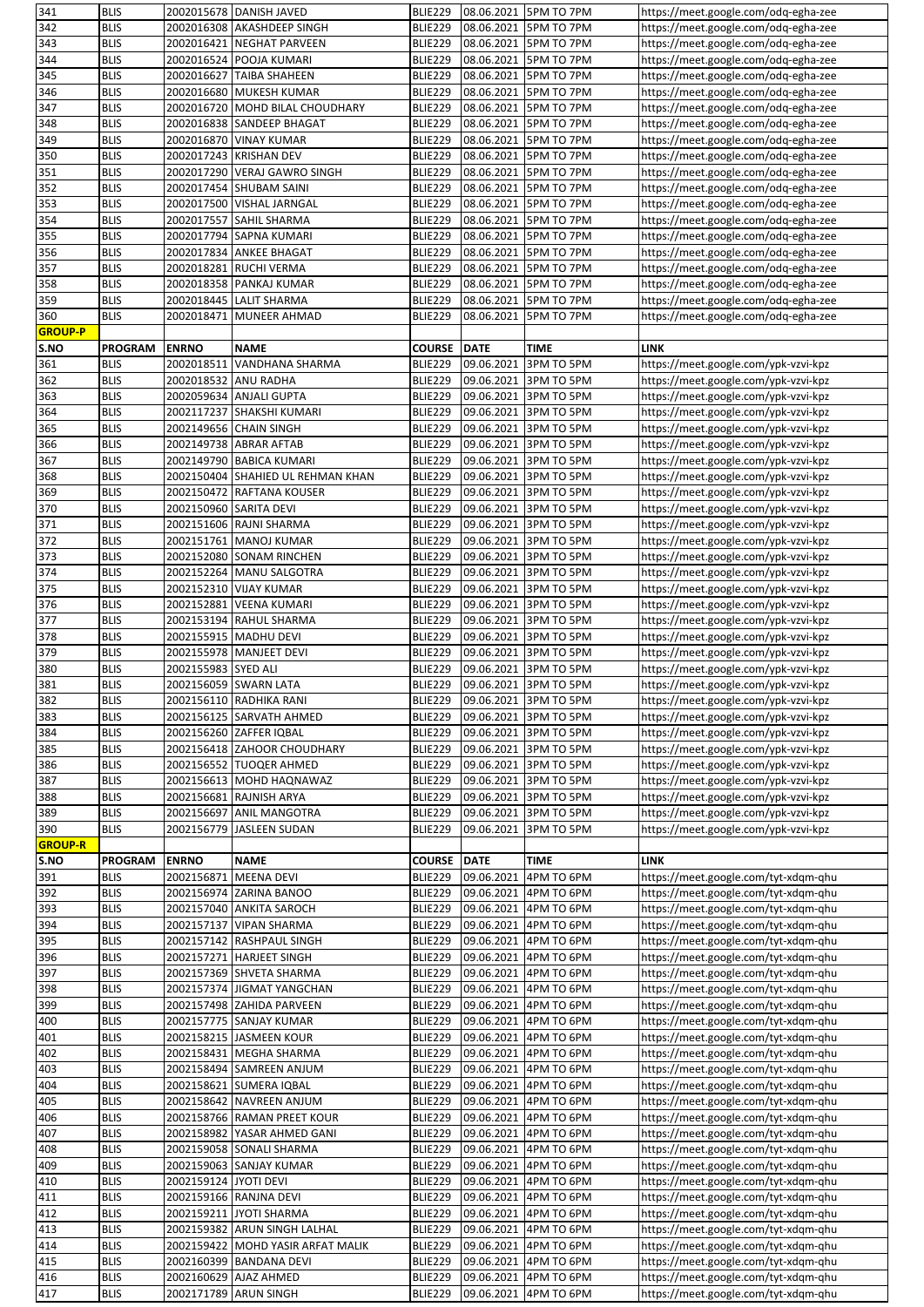| 418            | <b>BLIS</b>                |                        | 2002171829 SUGANDHI RANI                                | BLIE229            |             | 09.06.2021 4PM TO 6PM               | https://meet.google.com/tyt-xdqm-qhu                                         |
|----------------|----------------------------|------------------------|---------------------------------------------------------|--------------------|-------------|-------------------------------------|------------------------------------------------------------------------------|
| 419            | <b>BLIS</b>                |                        | 2002171900 ARINA KOUSAR                                 | BLIE229            | 09.06.2021  | 4PM TO 6PM                          | https://meet.google.com/tyt-xdqm-qhu                                         |
| 420            | <b>BLIS</b>                |                        | 2002172002 SUMIYA KOSER                                 | BLIE229            | 09.06.2021  | 4PM TO 6PM                          | https://meet.google.com/tyt-xdqm-qhu                                         |
| <b>GROUP-S</b> |                            |                        |                                                         |                    |             |                                     |                                                                              |
| S.NO           | <b>PROGRAM</b>             | <b>ENRNO</b>           | <b>NAME</b>                                             | <b>COURSE</b>      | <b>DATE</b> | <b>TIME</b>                         | <b>LINK</b>                                                                  |
|                |                            | 2002172091             |                                                         |                    |             | 4PM TO 6PM                          |                                                                              |
| 421            | <b>BLIS</b>                |                        | <b>JASMEEN KOUR</b>                                     | BLIE229            | 10.06.2021  |                                     | https://meet.google.com/nue-jzpp-mxy                                         |
| 422            | <b>BLIS</b>                |                        | 2002172363 SHAFIQUE AHMED                               | BLIE229            | 10.06.2021  | 4PM TO 6PM                          | https://meet.google.com/nue-jzpp-mxy                                         |
| 423            | <b>BLIS</b>                | 2002172682             | <b>MOHD JAMEEL</b>                                      | BLIE229            | 10.06.2021  | 4PM TO 6PM                          | https://meet.google.com/nue-jzpp-mxy                                         |
| 424            | <b>BLIS</b>                |                        | 2002172907 KANCHAN BALA                                 | BLIE229            | 10.06.2021  | 4PM TO 6PM                          | https://meet.google.com/nue-jzpp-mxy                                         |
| 425            | <b>BLIS</b>                |                        | 2002172996 SHIVANI PARIHAR                              | BLIE229            | 10.06.2021  | 4PM TO 6PM                          | https://meet.google.com/nue-jzpp-mxy                                         |
| 426            | <b>BLIS</b>                |                        | 2002173478 ARVIND KUMAR                                 | BLIE229            | 10.06.2021  | 4PM TO 6PM                          | https://meet.google.com/nue-jzpp-mxy                                         |
| 427            | <b>BLIS</b>                | 2002173689 ANJU BALLA  |                                                         | BLIE229            | 10.06.2021  | 4PM TO 6PM                          | https://meet.google.com/nue-jzpp-mxy                                         |
|                |                            |                        |                                                         |                    |             |                                     |                                                                              |
| 428            | <b>BLIS</b>                |                        | 2002174073 RUBEA BANO                                   | BLIE229            | 10.06.2021  | 4PM TO 6PM                          | https://meet.google.com/nue-jzpp-mxy                                         |
| 429            | <b>BLIS</b>                |                        | 2002174324 PAYAL GUPTA                                  | BLIE229            | 10.06.2021  | 4PM TO 6PM                          | https://meet.google.com/nue-jzpp-mxy                                         |
| 430            | <b>BLIS</b>                |                        | 2002174366 MOHD SHAHID                                  | BLIE229            | 10.06.2021  | 4PM TO 6PM                          | https://meet.google.com/nue-jzpp-mxy                                         |
| 431            | <b>BLIS</b>                |                        | 2002175552 SEEMA ANDOTRA                                | BLIE229            | 10.06.2021  | 4PM TO 6PM                          | https://meet.google.com/nue-jzpp-mxy                                         |
| 432            | <b>BLIS</b>                |                        | 2002175608 AMRIT PAUL SINGH                             | BLIE229            | 10.06.2021  | 4PM TO 6PM                          | https://meet.google.com/nue-jzpp-mxy                                         |
| 433            | <b>BLIS</b>                |                        | 2002176733 RAGHUBIR KUMAR                               | BLIE229            | 10.06.2021  | 4PM TO 6PM                          | https://meet.google.com/nue-jzpp-mxy                                         |
| 434            | <b>BLIS</b>                |                        | 2002176760 KULSOOM BANO BAZDAR                          | BLIE229            | 10.06.2021  | 4PM TO 6PM                          | https://meet.google.com/nue-jzpp-mxy                                         |
|                |                            |                        |                                                         |                    |             |                                     |                                                                              |
| 435            | <b>BLIS</b>                |                        | 2002176939 IMTYAZ AHMAD                                 | BLIE229            | 10.06.2021  | 4PM TO 6PM                          | https://meet.google.com/nue-jzpp-mxy                                         |
| 436            | <b>BLIS</b>                | 2002199127             | <b>NARESH SINGH</b>                                     | BLIE229            | 10.06.2021  | 4PM TO 6PM                          | https://meet.google.com/nue-jzpp-mxy                                         |
| 437            | <b>BLIS</b>                |                        | 2002199214 KHALIDA PARVEEN                              | BLIE229            | 10.06.2021  | 4PM TO 6PM                          | https://meet.google.com/nue-jzpp-mxy                                         |
| 438            | <b>BLIS</b>                |                        | 2002199390 NIAZ AHMED NAZ                               | BLIE229            | 10.06.2021  | 4PM TO 6PM                          | https://meet.google.com/nue-jzpp-mxy                                         |
| 439            | <b>BLIS</b>                |                        | 2002199507 KALWANT SINGH                                | BLIE229            | 10.06.2021  | 4PM TO 6PM                          | https://meet.google.com/nue-jzpp-mxy                                         |
| 440            | <b>BLIS</b>                |                        | 2002199596 SALEEM AHMED NAZ                             | BLIE229            | 10.06.2021  | 4PM TO 6PM                          | https://meet.google.com/nue-jzpp-mxy                                         |
|                |                            |                        |                                                         |                    |             |                                     |                                                                              |
| 441            | <b>BLIS</b>                | 2002199620 POOJA DEVI  |                                                         | BLIE229            | 10.06.2021  | 4PM TO 6PM                          | https://meet.google.com/nue-jzpp-mxy                                         |
| 442            | <b>BLIS</b>                |                        | 2002199744 SANDEEP KUMAR PANOTRA                        | BLIE229            | 10.06.2021  | 4PM TO 6PM                          | https://meet.google.com/nue-jzpp-mxy                                         |
| 443            | <b>BLIS</b>                | 2002199770 ASIF JOHN   |                                                         | BLIE229            | 10.06.2021  | 4PM TO 6PM                          | https://meet.google.com/nue-jzpp-mxy                                         |
| 444            | <b>BLIS</b>                |                        | 2002199960 AMIT KUMAR                                   | BLIE229            | 10.06.2021  | 4PM TO 6PM                          | https://meet.google.com/nue-jzpp-mxy                                         |
| 445            | <b>BLIS</b>                |                        | 2002200038 NAZIA BANOO                                  | BLIE229            | 10.06.2021  | 4PM TO 6PM                          | https://meet.google.com/nue-jzpp-mxy                                         |
| 446            | <b>BLIS</b>                |                        | 2002200486 AMANPRET KOUR                                | BLIE229            | 10.06.2021  | 4PM TO 6PM                          | https://meet.google.com/nue-jzpp-mxy                                         |
| 447            | <b>BLIS</b>                |                        | 2002202642 SUMRAN KUMARI                                | BLIE229            | 10.06.2021  | 4PM TO 6PM                          | https://meet.google.com/nue-jzpp-mxy                                         |
|                |                            |                        |                                                         |                    |             |                                     |                                                                              |
| 448            | <b>BLIS</b>                | 2002202792 SHALU DEVI  |                                                         | BLIE229            | 10.06.2021  | 4PM TO 6PM                          | https://meet.google.com/nue-jzpp-mxy                                         |
| 449            | <b>BLIS</b>                |                        | 2002202880 TRUSHA SHARMA                                | BLIE229            | 10.06.2021  | 4PM TO 6PM                          | https://meet.google.com/nue-jzpp-mxy                                         |
| 450            | <b>BLIS</b>                | 2002202940 DEV PRIYA   |                                                         | BLIE229            | 10.06.2021  | 4PM TO 6PM                          | https://meet.google.com/nue-jzpp-mxy                                         |
| <b>GROUP-T</b> |                            |                        |                                                         |                    |             |                                     |                                                                              |
| S.NO           | <b>PROGRAM</b>             | <b>ENRNO</b>           | <b>NAME</b>                                             | <b>COURSE DATE</b> |             | TIME                                | <b>LINK</b>                                                                  |
| 451            | <b>BLIS</b>                | 2002202961             | JAGRITI SUDAN                                           | BLIE229            | 11.06.2021  | 4PM TO 6PM                          | https://meet.google.com/hnj-bgwx-hit                                         |
|                |                            |                        |                                                         |                    |             |                                     |                                                                              |
| 452            | <b>BLIS</b>                |                        | 2002203187 SHIVANGI MAHAJAN                             | BLIE229            | 11.06.2021  | 4PM TO 6PM                          | https://meet.google.com/hnj-bgwx-hit                                         |
| 453            | <b>BLIS</b>                |                        | 2002203232 KALEEM AKHTER                                | BLIE229            | 11.06.2021  | 4PM TO 6PM                          | https://meet.google.com/hnj-bgwx-hit                                         |
| 454            | <b>BLIS</b>                |                        | 2002203335 NIMISH SHARMA                                | BLIE229            | 11.06.2021  | 4PM TO 6PM                          | https://meet.google.com/hnj-bgwx-hit                                         |
| 455            | <b>BLIS</b>                |                        | 2002203551 SIMRANJEET KOUR                              | BLIE229            | 11.06.2021  | 4PM TO 6PM                          | https://meet.google.com/hnj-bgwx-hit                                         |
| 456            | <b>BLIS</b>                |                        | 2002204049 SUNIL KUMAR                                  | BLIE229            | 11.06.2021  | 4PM TO 6PM                          | https://meet.google.com/hnj-bgwx-hit                                         |
| 457            | <b>BLIS</b>                |                        | 2002204183 PAWAN KUMAR                                  | BLIE229            | 11.06.2021  | 4PM TO 6PM                          | https://meet.google.com/hnj-bgwx-hit                                         |
| 458            | <b>BLIS</b>                |                        | 2002204408 RENU CHOUDHARY                               |                    |             |                                     |                                                                              |
|                |                            |                        |                                                         | BLIE229            | 11.06.2021  | 4PM TO 6PM                          | https://meet.google.com/hnj-bgwx-hit                                         |
| 459            | <b>BLIS</b>                |                        | 2002204455 RAJAT KOTWAL                                 | BLIE229            | 11.06.2021  | 4PM TO 6PM                          | https://meet.google.com/hnj-bgwx-hit                                         |
| 460            | <b>BLIS</b>                | 2002204579 ANJU BALLA  |                                                         | BLIE229            | 11.06.2021  | 4PM TO 6PM                          | https://meet.google.com/hnj-bgwx-hit                                         |
| 461            |                            |                        |                                                         |                    | 11.06.2021  | 4PM TO 6PM                          |                                                                              |
|                | <b>BLIS</b>                | 2002204619 AJAY SHARMA |                                                         | BLIE229            |             |                                     | https://meet.google.com/hnj-bgwx-hit                                         |
|                |                            |                        |                                                         |                    |             |                                     |                                                                              |
| 462            | <b>BLIS</b>                |                        | 2002204666 ANAYAT ULLAH                                 | BLIE229            | 11.06.2021  | 4PM TO 6PM                          | https://meet.google.com/hnj-bgwx-hit                                         |
| 463            | <b>BLIS</b>                |                        | 2002205003 DIVYA DOGRA                                  | BLIE229            | 11.06.2021  | 4PM TO 6PM                          | https://meet.google.com/hnj-bgwx-hit                                         |
| 464            | <b>BLIS</b>                |                        | 2002205132 AJAY BHAGAT                                  | BLIE229            | 11.06.2021  | 4PM TO 6PM                          | https://meet.google.com/hnj-bgwx-hit                                         |
| 465            | <b>BLIS</b>                |                        | 2002205235 PUSHPA KUMARI                                | <b>BLIE229</b>     | 11.06.2021  | 4PM TO 6PM                          | https://meet.google.com/hnj-bgwx-hit                                         |
| 466            | <b>BLIS</b>                |                        | 2002205359 AJAY KUMAR                                   | BLIE229            | 11.06.2021  | 4PM TO 6PM                          | https://meet.google.com/hnj-bgwx-hit                                         |
|                | <b>BLIS</b>                |                        | 2002205446 ZABINA KOUSER                                | <b>BLIE229</b>     | 11.06.2021  | 4PM TO 6PM                          | https://meet.google.com/hnj-bgwx-hit                                         |
| 467<br>468     | <b>BLIS</b>                |                        | 2002209360 RAJNI BHARTI                                 | BLIE229            | 11.06.2021  | 4PM TO 6PM                          | https://meet.google.com/hnj-bgwx-hit                                         |
|                |                            |                        |                                                         |                    |             |                                     |                                                                              |
| 469            | <b>BLIS</b>                |                        | 2002209631 ASHA KUMARI                                  | <b>BLIE229</b>     | 11.06.2021  | 4PM TO 6PM                          | https://meet.google.com/hnj-bgwx-hit                                         |
| 470            | <b>BLIS</b>                | 2002209924 ATTIA NAZIR |                                                         | BLIE229            | 11.06.2021  | 4PM TO 6PM                          | https://meet.google.com/hnj-bgwx-hit                                         |
| 471            | <b>BLIS</b>                | 2002210062 SUNEHA      |                                                         | BLIE229            | 11.06.2021  | 4PM TO 6PM                          | https://meet.google.com/hnj-bgwx-hit                                         |
| 472            | <b>BLIS</b>                |                        | 2002210334 SHEZAD AHMED                                 | BLIE229            | 11.06.2021  | 4PM TO 6PM                          | https://meet.google.com/hnj-bgwx-hit                                         |
| 473            | <b>BLIS</b>                | 2002210669 REKHA RANI  |                                                         | BLIE229            | 11.06.2021  | 4PM TO 6PM                          | https://meet.google.com/hnj-bgwx-hit                                         |
| 474            | <b>BLIS</b>                | 2002211074 RAJNI DEVI  |                                                         | <b>BLIE229</b>     | 11.06.2021  | 4PM TO 6PM                          | https://meet.google.com/hnj-bgwx-hit                                         |
| 475            | <b>BLIS</b>                |                        | 2002211198 SAJJAD BADAR                                 | BLIE229            | 11.06.2021  | 4PM TO 6PM                          | https://meet.google.com/hnj-bgwx-hit                                         |
|                | <b>BLIS</b>                |                        |                                                         |                    |             |                                     |                                                                              |
| 476            |                            |                        | 2002211259 MUDASSIR HUSSAIN                             | BLIE229            | 11.06.2021  | 4PM TO 6PM                          | https://meet.google.com/hnj-bgwx-hit                                         |
| 477            | <b>BLIS</b>                |                        | 2002211691 KULDEEP KUMAR                                | BLIE229            | 11.06.2021  | 4PM TO 6PM                          | https://meet.google.com/hnj-bgwx-hit                                         |
| 478            | <b>BLIS</b>                |                        | 2002211773 BALBIR KUMAR                                 | BLIE229            | 11.06.2021  | 4PM TO 6PM                          | https://meet.google.com/hnj-bgwx-hit                                         |
| 479            | <b>BLIS</b>                |                        | 2002211942 RAMMA SHARMA                                 | BLIE229            | 11.06.2021  | 4PM TO 6PM                          | https://meet.google.com/hnj-bgwx-hit                                         |
| 480            | <b>BLIS</b>                |                        | 2002212070 SAGEER AHMED                                 | BLIE229            | 11.06.2021  | 4PM TO 6PM                          | https://meet.google.com/hnj-bgwx-hit                                         |
| <b>GROUP-V</b> |                            |                        |                                                         |                    |             |                                     |                                                                              |
| S.NO           | <b>PROGRAM</b>             | <b>ENRNO</b>           | <b>NAME</b>                                             | <b>COURSE</b>      | <b>DATE</b> | <b>TIME</b>                         | <b>LINK</b>                                                                  |
|                |                            |                        |                                                         |                    |             |                                     |                                                                              |
| 481            | <b>BLIS</b>                | 2002212131             | RUMISA ZAKIR                                            | BLIE229            | 12.06.2021  | 4PM TO 6PM                          | https://meet.google.com/wmb-jvuk-ucj                                         |
|                | <b>BLIS</b>                | 2002212928 TILAK RAJ   |                                                         | BLIE229            | 12.06.2021  | 4PM TO 6PM                          | https://meet.google.com/wmb-jvuk-ucj                                         |
| 482<br>483     | <b>BLIS</b>                |                        | 2002213040 SONALI GUPTA                                 | <b>BLIE229</b>     | 12.06.2021  | 4PM TO 6PM                          | https://meet.google.com/wmb-jvuk-ucj                                         |
| 484            | <b>BLIS</b>                |                        | 2002213190 ATISH SHARMA                                 | BLIE229            | 12.06.2021  | 4PM TO 6PM                          | https://meet.google.com/wmb-jvuk-ucj                                         |
| 485            | <b>BLIS</b>                |                        | 2002213267 ANU SHARMA                                   | BLIE229            | 12.06.2021  | 4PM TO 6PM                          | https://meet.google.com/wmb-jvuk-ucj                                         |
| 486            | <b>BLIS</b>                |                        | 2002213631 ANKUSH SHARMA                                | BLIE229            | 12.06.2021  | 4PM TO 6PM                          | https://meet.google.com/wmb-jvuk-ucj                                         |
|                | <b>BLIS</b>                |                        | 2002213740 DEEPIKA BALI                                 | BLIE229            | 12.06.2021  | 4PM TO 6PM                          | https://meet.google.com/wmb-jvuk-ucj                                         |
| 487            |                            |                        |                                                         |                    |             |                                     |                                                                              |
| 488            | <b>BLIS</b>                |                        | 2002214920 LALITA GOSWAMI                               | BLIE229            | 12.06.2021  | 4PM TO 6PM                          | https://meet.google.com/wmb-jvuk-ucj                                         |
| 489            | <b>BLIS</b>                |                        | 2002215167 RUBANA SHAFIQ                                | BLIE229            | 12.06.2021  | 4PM TO 6PM                          | https://meet.google.com/wmb-jvuk-ucj                                         |
| 490            | <b>BLIS</b>                |                        | 2002215932 SHAZIA WANI                                  | BLIE229            | 12.06.2021  | 4PM TO 6PM                          | https://meet.google.com/wmb-jvuk-ucj                                         |
| 491<br>492     | <b>BLIS</b><br><b>BLIS</b> |                        | 2002215995 MANJU BALLA<br>2002216712 MUSSARAT CHOUDHARY | BLIE229<br>BLIE229 | 12.06.2021  | 4PM TO 6PM<br>12.06.2021 4PM TO 6PM | https://meet.google.com/wmb-jvuk-ucj<br>https://meet.google.com/wmb-jvuk-ucj |